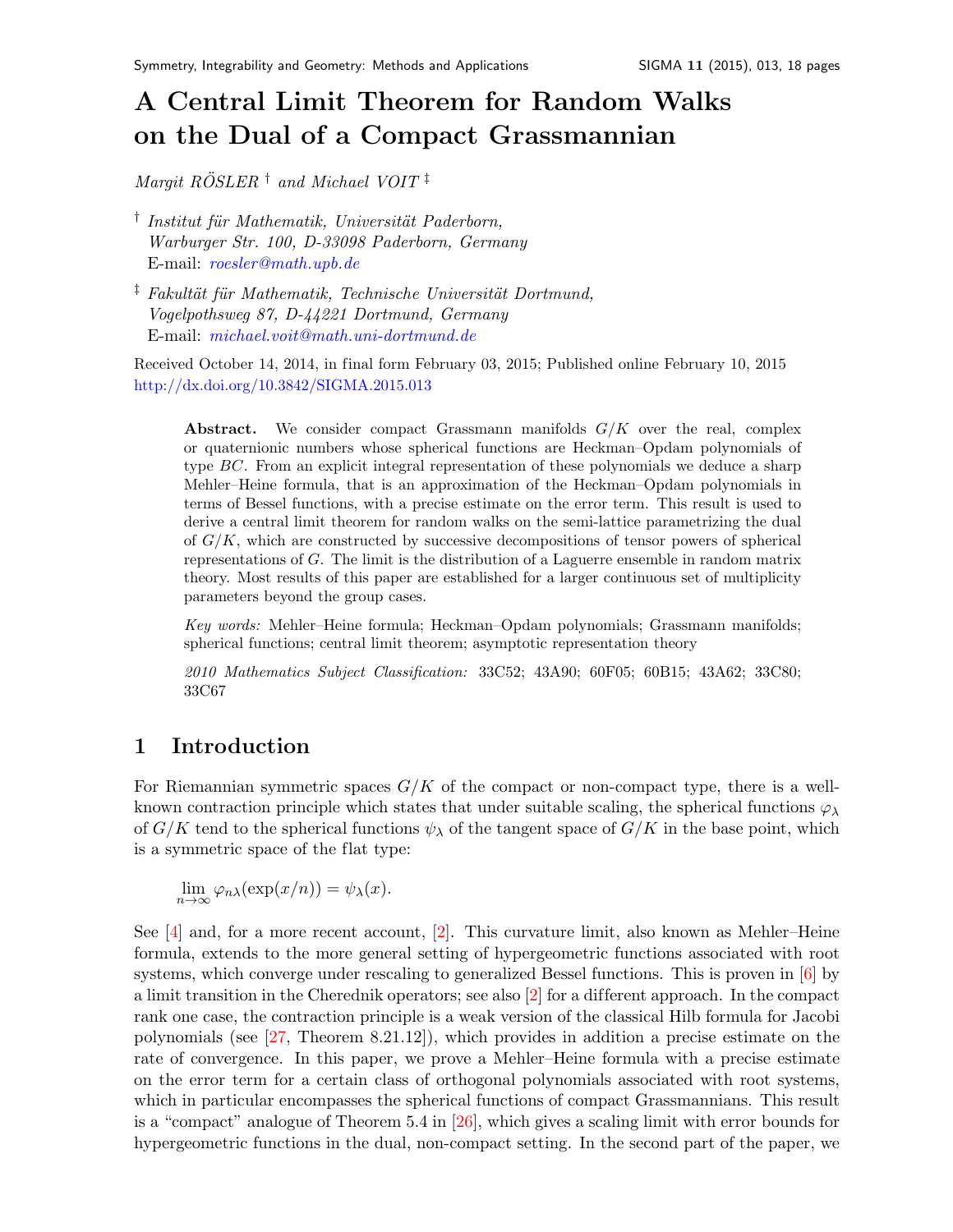shall use the Mehler–Heine formula [2.4](#page-5-0) in order to establish a central limit theorem for random walks on the semi-lattice of dominant weights parametrizing the unitary dual of a compact Grassmannian.

To become more precise, we consider the compact Grassmannians  $\mathcal{G}_{p,q}(\mathbb{F}) = G/K$  over one of the (skew-) fields  $\mathbb{F} = \mathbb{R}, \mathbb{C}, \mathbb{H},$  with  $G = SU(p+q, \mathbb{F})$  and  $K = S(U(q, \mathbb{F}) \times U(p, \mathbb{F}))$ , where  $p \ge q \ge 1$ . Via polar decomposition of G, the double coset space  $G//K = \{KgK : g \in G\}$  may be topologically identified with the fundamental alcove

$$
A_0 := \Big\{ x = (x_1, \dots, x_q) \in \mathbb{R}^q : \frac{\pi}{2} \ge x_1 \ge x_2 \ge \dots \ge x_q \ge 0 \Big\},\
$$

with  $x \in A_0$  being identified with the matrix

$$
a_x = \begin{pmatrix} \cos \underline{x} & -\sin \underline{x} & 0 \\ \sin \underline{x} & \cos \underline{x} & 0 \\ 0 & 0 & I_{p-q} \end{pmatrix}.
$$

Here we use the diagonal matrix notation  $x = diag(x_1, \ldots, x_q)$ , and the functions sin, cos are understood component-wise. For details, see [\[23,](#page-17-2) Theorem 4.1]. The spherical functions of  $\mathcal{G}_{p,q}(\mathbb{F})$  can be viewed as Heckman–Opdam polynomials of type  $BC_q$ , which are also known as multivariable Jacobi polynomials. They may be described as follows: denote by  $F_{BC}(\lambda, k; \cdot)$ the Heckman–Opdam hypergeometric function associated with the root system

$$
R = 2BC_q = \{\pm 2e_i, \pm 4e_i: \ 1 \leq i \leq q\} \cup \{\pm 2e_i \pm 2e_j: 1 \leq i < j \leq q\} \subset \mathbb{R}^q,
$$

with spectral variable  $\lambda \in \mathbb{C}^q$  and multiplicity parameter  $k = (k_1, k_2, k_3) \in \mathbb{R}^3$  corresponding to the roots  $\pm 2e_i$ ,  $\pm 4e_i$  and  $2(\pm e_i \pm e_j)$ . Fix the positive subsystem

$$
R_+ = \{2e_i, 4e_i, 1 \le i \le q\} \cup \{2e_i \pm 2e_j, 1 \le i < j \le q\}
$$

and the associated semi-lattice of dominant weights,

$$
P_+ = \big\{ \lambda \in (2\mathbb{Z})^q : \lambda_1 \geq \lambda_2 \geq \cdots \geq \lambda_q \geq 0 \big\}.
$$

Then the set of spherical functions of  $\mathcal{G}_{p,q}(\mathbb{F})$  is parametrized by  $P_+$  and consists of the functions

<span id="page-1-0"></span>
$$
\varphi_{\lambda}^{p}(a_{x}) = F_{BC}(\lambda + \rho_{p}, k(p), ix) =: R_{\lambda}^{p}(x), \qquad \lambda \in P_{+}
$$
\n(1.1)

with multiplicity parameter

<span id="page-1-1"></span>
$$
k(p) = (d(p - q)/2, (d - 1)/2, d/2),
$$
\n(1.2)

where  $d = \dim_{\mathbb{R}} \mathbb{F} \in \{1, 2, 4\}$  and

$$
\rho_p = \frac{1}{2} \sum_{\alpha \in R_+} k_\alpha \alpha = \sum_{i=1}^q \left( \frac{d}{2} (p + q + 2 - 2i) - 1 \right) e_i.
$$

The functions  $R^p_\lambda$  $\chi^p$  are the Heckman–Opdam polynomials associated with the root system R (called Jacobi polynomials in the following) and with multiplicity  $k(p)$ , normalized according to  $R^p_\lambda$  $\lambda^p(0) = 1$ . We refer to [\[12,](#page-17-3) [13,](#page-17-4) [22\]](#page-17-5) for Heckman–Opdam theory in general, and to [\[23\]](#page-17-2) and the references cited there for the connection with spherical functions in the compact BC case. Notice that our notion of  $F_{BC}$  coincides with that of Heckman, Opdam and [\[25,](#page-17-6) [26\]](#page-17-1), while it differs from the geometric notion in [\[23\]](#page-17-2). Theorem 4.3 of [23] corresponds to  $(1.1)$ .

In Theorem 4.2 of [\[23\]](#page-17-2), the product formula for spherical functions of  $(G, K)$  was written as a formula on  $A_0$  and analytically extended to a product formula for the Jacobi polynomials  $R_\lambda^p$ λ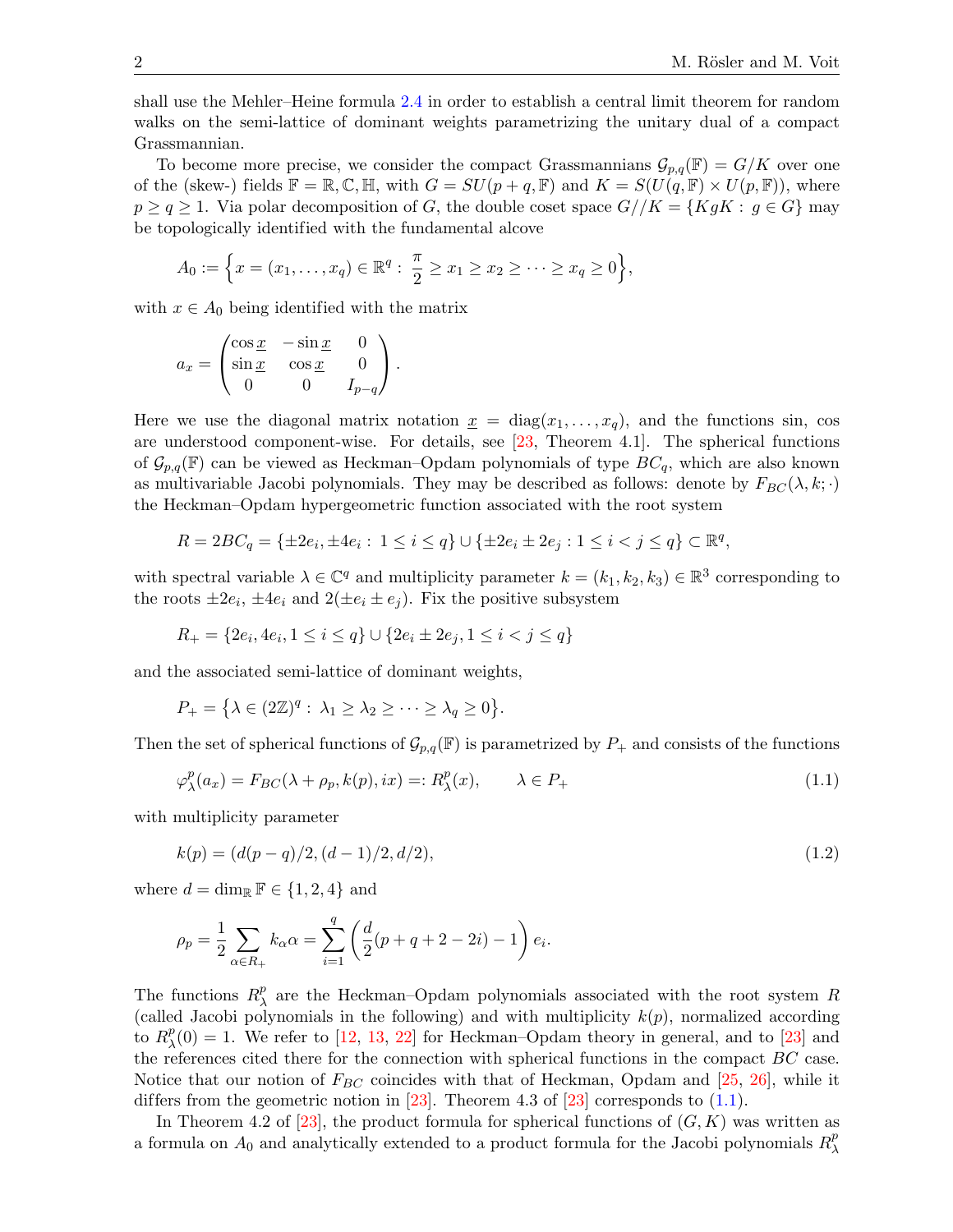with multiplicity  $k(p)$  corresponding to arbitrary real parameters  $p > 2q - 1$ . This led to three continuous series of positive product formulas for Jacobi polynomials corresponding to  $\mathbb{F} = \mathbb{R}, \mathbb{C}, \mathbb{H}$  and to associated commutative hypergroup structures on  $A_0$ ; see [\[15\]](#page-17-7) and [\[3\]](#page-16-3) for the notion of hypergroups. Using a Harish-Chandra-type integral representation for the  $R_{\lambda}^{p}$  $_{\lambda}^{p}$ , we shall derive a Mehler–Heine formula with a precise asymptotic estimate for the Jacobi polynomials  $R_{\lambda}^{p}$ λ in terms of Bessel functions associated with root system  $B<sub>q</sub>$  on the Weyl chamber

$$
C = \{x = (x_1, \dots, x_q) \in \mathbb{R}^q : x_1 \ge \dots \ge x_q \ge 0\}.
$$

This Mehler–Heine formula will be the key ingredient for the main result of the present paper, a central limit theorem for random walks on the semi-lattice  $P_+$ , which parametrizes the spherical unitary dual of  $G/K$ . To explain this CLT, let us first recall that via the GNS representation, the spherical functions  $\varphi_{\lambda}, \lambda \in P_+$  of  $(G, K)$ , which are necessarily positive definite, are in a oneto-one correspondence with the (equivalence classes of) spherical representations  $(\pi_{\lambda}, H_{\lambda})$  of G, that is those irreducible unitary representations of  $G$  whose restriction to  $K$  contains the trivial representation with multiplicity one, see  $[9]$  or  $[14,$  Chapter IV]. The decomposition of tensor products of spherical representations into their irreducible components leads to a probability preserving convolution  $*_{{d,p}}$  and finally a Hermitian hypergroup structure on the discrete set  $P_+$ ; see [\[7\]](#page-16-4) and [\[18\]](#page-17-10). Following, e.g., [\[3,](#page-16-3) [29,](#page-17-11) [32\]](#page-17-12), we introduce random walks  $(S_n^{d,p})_{n\geq 0}$  on  $P_+$  associated with  $*_d,p$  and derive some limit theorems for  $n \to \infty$ . The main result of this paper will be the Central Limit Theorem [3.12.](#page-15-0) This CLT implies the following result for  $\mathcal{G}_{p,q}(\mathbb{F}) = G/K$ :

<span id="page-2-0"></span>**Theorem 1.1.** Let  $(\pi_{\lambda}, H_{\lambda})$  be a non-trivial spherical representation of G associated with  $\lambda \in$  $P_+ \setminus \{0\}$ . Let  $u_\lambda \in H_\lambda$  be K-invariant with  $||u_\lambda|| = 1$ . For each  $n \in \mathbb{N}$ , decompose the n-fold tensor power  $(\pi_{\lambda}^{\otimes,n})$  $(\hat{\otimes}, n, H_{\lambda}^{\hat{\otimes}, n})$  into its finitely many irreducible unitary components

$$
\left(\pi_{\lambda}^{\otimes,n},H_{\lambda}^{\otimes,n}\right)=\left(\bigoplus_{\tau_n}\pi_{\tau_n},\bigoplus_{\tau_n}H_{\tau_n}\right),\,
$$

where the components are counted with multiplicities. Consider the orthogonal projections  $p_{\tau_n}$ :  $H_{\lambda}^{\otimes,n} \to H_{\tau_n}$  and a P<sub>+</sub>-valued random variable  $X_{n,\lambda}$  with the finitely supported distribution

$$
\sum_{\tau_n} ||p_{\tau_n}(u_\lambda^{\otimes,n})||^2 \delta_{\tau_n} \in M^1(P_+)
$$

with the point measures  $\delta_{\tau_n}$  at  $\tau_n$ . Then, for  $n \to \infty$ ,

$$
\frac{X_{n,\lambda}}{m(\lambda)\sqrt{n}}
$$

tends in distribution to

$$
d\rho_{d,p}(x)=c_{d,p}^{-1}\prod_{j=1}^q x_j^{d(p-q+1)-1}\prod_{1\leq i
$$

with a suitable normalization  $c_{d,p}$ . Notice that the probability measure  $d\rho_{d,p}$  is the distribution of a Laguerre ensemble on C. The modified variance parameter  $m(\lambda) > 0$  is a second order polynomial in  $\lambda$  and given explicitly in Lemma [3.3](#page-11-0) below.

For  $q = 1$ , the Central Limit Theorem [3.12](#page-15-0) has a long history as a CLT for random walks on  $\mathbb{Z}_+$  whose transition probabilities are related to product linearizations of Jacobi polynomials. This includes random walks on the duals of  $SU(2)$  and  $(SO(n), SO(n-1))$  in [\[8\]](#page-16-5) and [\[11\]](#page-17-13). See also [\[29\]](#page-17-11) for further one-dimensional cases. For  $q \ge 2$  our results are very closely related to the work  $\overline{5}$  of Clerc and Roynette on duals of compact symmetric spaces. For a survey on limits for spherical functions and CLTs in the non-compact case for  $q = 1$  we refer to [\[31\]](#page-17-14).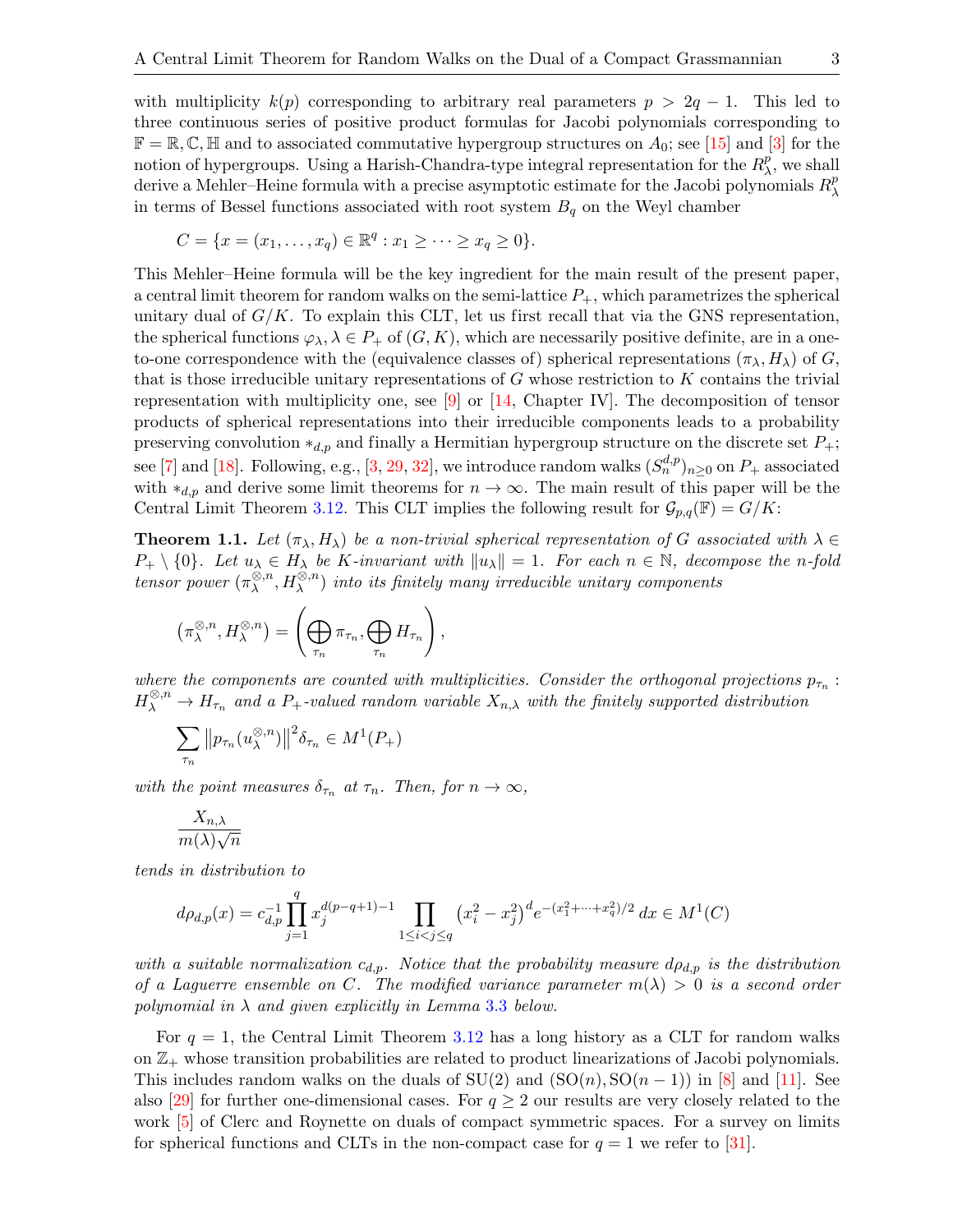## <span id="page-3-2"></span>2 A Mehler–Heine formula

In this section we derive a Mehler–Heine formula for the Jacobi polynomials  $R_{\lambda}^{p}$  $_{\lambda}^{p}(\lambda \in P_{+}),$ describing the approximation of these polynomials in terms of Bessel functions with a precise error bound. Our result will be based on Laplace-type integrals for the Jacobi polynomials and the associated Bessel functions, where we treat the group cases with integers  $p \geq q$  as well as the case  $p \in \mathbb{R}$  with  $p \geq 2q-1$  beyond the group case. The integral representation for  $R_{\lambda}^{p}$  $\chi^p$  below is a special case of a more general Harish-Chandra integral representation for hypergeometric functions  $F_{BC}$  in [\[26\]](#page-17-1). To start with, let us introduce some notation:

Let  $H_q(\mathbb{F}) = \{x \in M_q(\mathbb{F}) : x^* := \overline{x}^t = x\}$  denote the space of Hermitian matrices over  $\mathbb{F}$ , and denote by  $\Delta(x)$  the determinant of  $x \in H_q(\mathbb{F})$ , which may be defined as the product of (right) eigenvalues of x. We mention that for  $\mathbb{F} = \mathbb{H}$ , this is just the Moore determinant, which coincides with the Dieudonné determinant if x is positive semi-definite, see, e.g., [\[1\]](#page-16-7). On  $H_q(\mathbb{F})$ , we consider the power functions

$$
\Delta_{\lambda}(a) := \Delta_1(a)^{\lambda_1 - \lambda_2} \cdots \Delta_{q-1}(a)^{\lambda_{q-1} - \lambda_q} \Delta_q(a)^{\lambda_q}, \qquad \lambda \in \mathbb{C}^q,
$$

with the principal minors  $\Delta_r(a) = \det((a_{ij})_{1\leq i,j\leq r})$  of the matrix  $a = (a_{ij})_{1\leq i,j\leq q} \in H_q(\mathbb{F}),$ see [\[10\]](#page-17-15). We introduce the matrix ball  $B_q := \{w \in M_q(\mathbb{F}) : w^*w < I\}$ , where  $A < B$  means for matrices  $A, B \in M_q(\mathbb{F})$  that  $B - A$  is (strictly) positive definite. On  $B_q$ , we define the probability measures

$$
dm_p(w) = \frac{1}{\kappa_{pd/2}} \Delta (I - w^*w)^{pd/2 - \gamma} dw \in M^1(B_q),
$$

with  $p \in \mathbb{R}$ ,  $p > 2q - 1$ . Here dw is the Lebesgue measure on the ball  $B_q$ ,

$$
\gamma := d\left(q - \frac{1}{2}\right) + 1
$$

and

$$
\kappa_{pd/2} = \int_{B_q} \Delta (I - w^*w)^{pd/2 - \gamma} dw.
$$

According to Theorem 2.4 of [\[26\]](#page-17-1), the Heckman–Opdam hypergeometric function  $F_{BC}(\lambda, k(p), x)$ with  $\lambda \in \mathbb{C}^q$ ,  $x \in \mathbb{R}^q$  and  $k(p)$  as in [\(1.2\)](#page-1-1) has the following integral representation for  $p \in \mathbb{R}$  with  $p > 2q - 1$ :

$$
F_{BC}(\lambda, k(p), x) = \int_{B_q \times U_0(q, \mathbb{F})} \Delta_{(\lambda - \rho_p)/2}(g_x(u, w)) dm_p(w) du,
$$

where  $U_0(q, \mathbb{F})$  denotes the identity component of  $U(q, \mathbb{F})$  and

$$
g_x(u, w) = u^{-1}(\cosh x + w^* \sinh x)(\cosh x + \sinh xw)u.
$$

It is easily checked that  $U_0(q, \mathbb{F})$  may be replaced by  $U(q, \mathbb{F})$  in the domain of integration. Notice further that  $x \mapsto g_x(u, w)$  extends to a holomorphic function on  $\mathbb{C}^q$ . As the principal minors  $\Delta_r(a)$  are polynomial in the entries of  $a \in H_q(\mathbb{F})$ , it follows that  $x \mapsto \Delta_{\lambda/2}(g_x(u,w))$ extends to a holomorphic function on  $\mathbb{C}^q$  for each  $\lambda \in P_+$ . In view of relation [\(1.1\)](#page-1-0), this leads to the following integral representation for the Jacobi polynomials  $R_{\lambda}^{p}$  $\frac{p}{\lambda}$ :

<span id="page-3-0"></span>**Proposition 2.1.** Let  $p \in \mathbb{R}$  with  $p > 2q - 1$  and  $k(p) = (d(p - q)/2, (d - 1)/2, d/2)$  with  $d \in \{1, 2, 4\}$ . Then the Jacobi polynomials  $R_{\lambda}^{p}$  $\lambda$ <sup>p</sup>,  $\lambda \in P_+$ , have the integral representation

<span id="page-3-1"></span>
$$
R_{\lambda}^{p}(x) = \int_{B_{q} \times U(q, \mathbb{F})} \Delta_{\lambda/2}(g_{ix}(u, w)) dm_{p}(w) du \quad \text{for} \quad x \in A_{0}
$$
\n(2.1)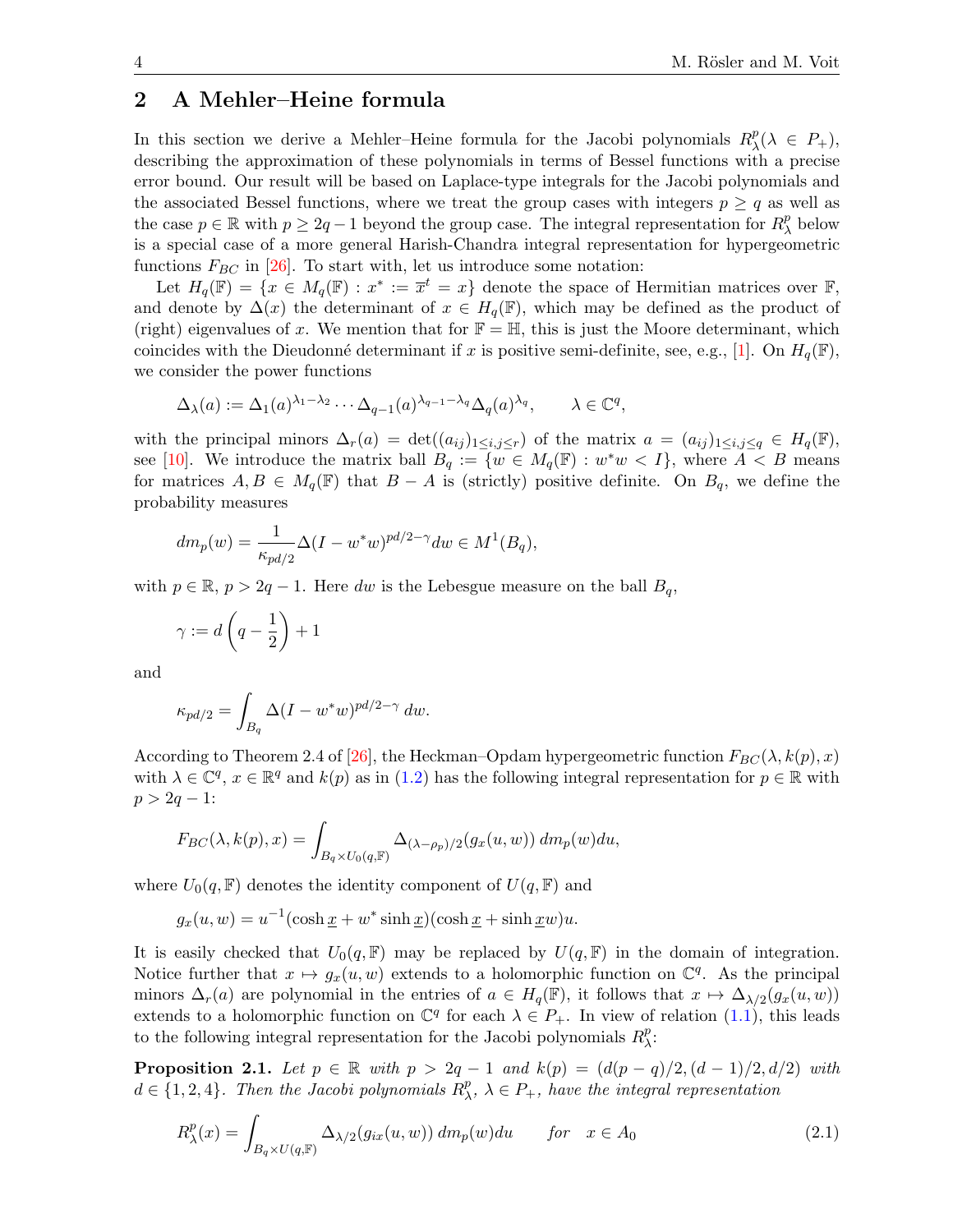with

$$
g_{ix}(u, w) = u^{-1}(\cos x + w^* i \sin x)(\cos x + i \sin x w)u.
$$

We next turn to the Bessel functions which will show up in the Mehler–Heine formula. They are given in terms of Bessel functions of Dunkl type which generalize the spherical functions of Cartan motion groups; see [\[6\]](#page-16-2) and [\[21\]](#page-17-16) for a general background. We denote by  $J_k^B$  the Bessel function which is associated with the rational Dunkl operators for the root system  $B_q =$  $\{\pm e_i, \pm e_i \pm e_j : 1 \leq i < j \leq q\}$  and multiplicity  $k = (k_1, k_2)$  corresponding to the roots  $\pm e_i$  and  $\pm e_i \pm e_j$ . We shall be concerned with multiplicities which are connected as follows to the  $BC_q$ multiplicities  $k(p)$  from  $(1.2)$ :

$$
k = (k_1, k_2)
$$
 with  $k_1 = k(p)_1 + k(p)_2 = d(p - q + 1)/2 - 1/2$ ,  $k_2 = k(p)_3 = d/2$ .

For such k on  $B_q$ , we use the notion

$$
\widetilde{\varphi}^p_\lambda(x) := J^B_k(x, i\lambda), \qquad x \in C, \lambda \in \mathbb{C}^q.
$$

It is well-known that for integers  $p \geq q$ , the  $\widetilde{\varphi}_{\lambda}^{p}$ <br>gymmetric grasses  $C_{\lambda}/K$ , where  $K = S(U(\rho, \mathbb{F}))$  $\chi^p$  are the spherical functions of the Euclidean symmetric spaces  $G_0/K$ , where  $K = S(U(p, \mathbb{F}) \times U(q, \mathbb{F}))$  and  $G_0 = K \times M_{p,q}(\mathbb{F})$  is the Cartan motion group associated with the Grassmannian  $\mathcal{G}_{p,q}(\mathbb{F})$ . Hereby the double coset space  $G_0//K$ is identified with the Weyl chamber C such that  $x \in C$  corresponds to the double coset of  $(I_p \times I_q, (I_{p-q}, \underline{x})) \in G_0$ , and in this way, K-biinvariant functions on  $G_0$  may be considered as functions on C. Two functions  $\widetilde{\varphi}_{\lambda}^{p}$  $\chi^p$  and  $\tilde{\varphi}^p_\mu$  coincide if and only if  $\lambda$  and  $\mu$  are in the same Weyl group orbit. Finally, the bounded spherical functions are exactly those  $\tilde{\varphi}_{\lambda}^{p}$  with  $\lambda \in C$ . The Bessel functions  $\widetilde{\varphi}_{\lambda}^{p}$  with  $d = \dim_{\mathbb{F}} \mathbb{R}$  and not necessarily integral parameter  $p$  are closely related to Bessel functions on the symmetric sons of positive definite  $\alpha \times \alpha$  metrics symmetric sons Sect to Bessel functions on the symmetric cone of positive definite  $q \times q$ -matrices over  $\mathbb{F}$ , see Section 4 of [\[24\]](#page-17-17). It has been shown there that for  $p > 2q - 1$ , they have a positive product formula which generalizes the product formula in the Cartan motion group cases and leads to a commutative hypergroup structure on the Weyl chamber C.

<span id="page-4-0"></span>**Lemma 2.2.** For  $p \in \mathbb{R}$  with  $p > 2q - 1$ , the Bessel functions  $\widetilde{\varphi}_{\lambda}^p$  with  $\lambda \in \mathbb{R}^q$  have the following integral representation: integral representation:

<span id="page-4-1"></span>
$$
\widetilde{\varphi}_{\lambda}^{p}(x) = \int_{B_{q}} \int_{U(q,\mathbb{F})} e^{i \operatorname{Re} \operatorname{tr}(w \underline{x} u \underline{\lambda})} dm_{p}(w) du.
$$
\n(2.2)

**Proof.** This follows readily from equations  $(3.12)$  and  $(4.4)$  in [\[24\]](#page-17-17); see also Proposition 5.3 of  $[26]$ .

<span id="page-4-2"></span>Remark 2.3. There are finitely many geometric cases which are not covered by the range  $p \in [2q-1,\infty]$ , namely the indices  $p \in \{q,q+1,\ldots,2q-1\}$ . In these cases, the Jacobi polynomials  $R^p_\lambda$  $\chi^p$  and the Bessel functions  $\widetilde{\varphi}^p_\lambda$  $\lambda$  both admit interpretations as spherical functions and have an integral representation similar to that above, by the following reasoning: According to Lemma 2.1 of [\[25\]](#page-17-6), the measure  $m_p \in M^1(B_q)$  with  $p \in \mathbb{N}$ ,  $p \geq 2q$  is just the pushforward measure of the normalized Haar measure on  $U(p, F)$  under the mapping

$$
v \mapsto \sigma_0^* v \sigma_0
$$
, with  $\sigma_0 = \begin{pmatrix} I_q \\ 0_{(p-q)\times q} \end{pmatrix} \in M_{p,q}(\mathbb{F})$ .

For  $p \in \{q, q+1, \ldots, 2q-1\}$ , we now define the measure  $m_p \in M^1(B_q)$  in the same way as a pushforward measure of the Haar measure on  $U(p, \mathbb{F})$ . (But in contrast to the case  $p \geq 2q$ , it will not have a Lebesgue density in these cases). From the integral representations (3.3) and  $(4.4)$  of  $\left[24\right]$  for the Bessel functions, as well as Theorem 2.1 of  $\left[26\right]$  and relation  $(1.1)$  between Jacobi polynomials and hypergeometric functions, one obtains that the integral representations of Proposition [2.1](#page-3-0) and Lemma [2.2](#page-4-0) extend to the case  $p \in \{q, q+1, \ldots, 2p-1\}.$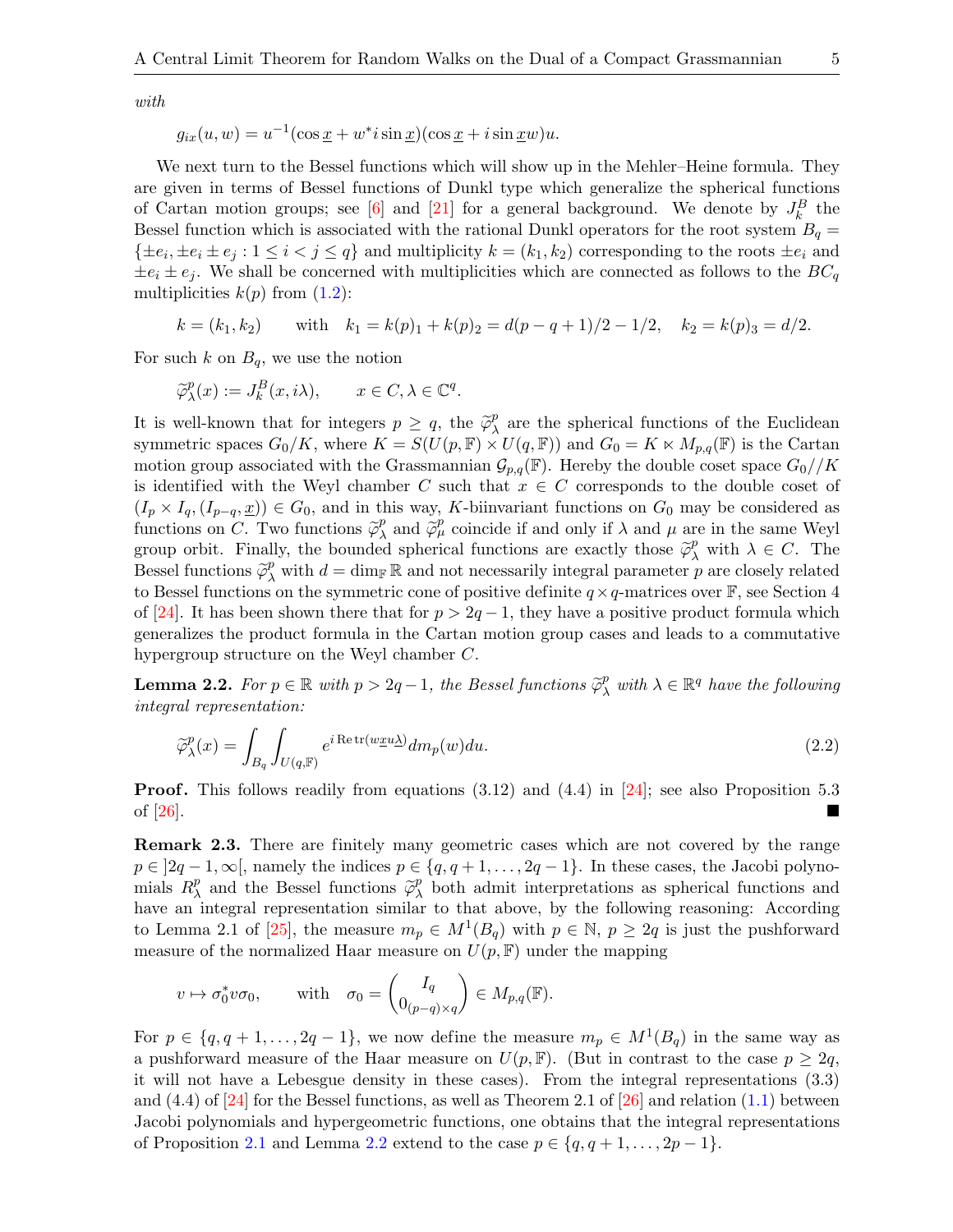We shall now compare the integral representations of Proposition [2.1](#page-3-0) and Lemma [2.2,](#page-4-0) which will lead to the following quantitative Mehler–Heine (or Hilb-type) formula.

<span id="page-5-0"></span>**Theorem 2.4.** There exist constants  $C_1, C_2 > 0$  such that for all  $p \in \{q, q+1, \ldots, 2q-1\} \cup$  $]2q-1,\infty[$ , all  $\lambda \in P_+$ , and  $x \in A_0$ ,

$$
\left| R_{\lambda}^{p}(x) - \tilde{\varphi}_{\lambda}^{p}(x) \right| \leq C_{1} x_{1}^{2} \lambda_{1} e^{C_{2} x_{1}^{2} \lambda_{1}}.
$$

Thus in particular,

$$
\left| R_{n\lambda}^p\left(\frac{x}{n}\right)-\tilde{\varphi}^p_\lambda(x)\right|\leq \frac{C_1}{n}x_1^2\lambda_1e^{C_2x_1^2\lambda_1/n}\to 0\qquad\text{for}\quad n\to\infty.
$$

Notice that the estimate of Theorem [2.4](#page-5-0) is uniform in  $p$ , a fact which was to our knowledge so far not even noticed in the rank-one case. We conjecture that the statement of this theorem remains correct for  $p \in [q, \infty]$ .

**Proof.** We only consider the case  $p > 2q - 1$  where the proof is based on Proposition [2.1](#page-3-0) and Lemma [2.2.](#page-4-0) By the previous remark, the cases  $p = q, q + 1, \ldots, 2q - 1$  can be treated in the same way. Notice that it suffices to check uniformity in p for  $p > 2q - 1$ .

We substitute  $w \mapsto u^*w^*$  in the integral [\(2.2\)](#page-4-1) and obtain

$$
\widetilde{\varphi}^p_\lambda(x) = \int_{B_q \times U(q,\mathbb{F})} e^{i \operatorname{Retr}(u^*w^* \underline{x}u\underline{\lambda})} dm_p(w) du.
$$

Denoting the trace of the upper left  $(r \times r)$ -block of a  $(q \times q)$ -matrix by tr<sub>r</sub>, we have

$$
\operatorname{Re}\operatorname{tr}(u^*w^*\underline{x}u\underline{\lambda}) = \frac{1}{2}\sum_{r=1}^q (u^*((\underline{x}w)^* + \underline{x}w)u)_{rr}\lambda_r
$$
  
= 
$$
\sum_{r=1}^q [\operatorname{tr}_r(u^*((\underline{x}w)^* + \underline{x}w)u) - \operatorname{tr}_{r-1}(u^*((\underline{x}w)^* + \underline{x}w)u)]\lambda_r/2
$$
  
= 
$$
\sum_{r=1}^q \operatorname{tr}_r(u^*((\underline{x}w)^* + \underline{x}w)u)(\lambda_r - \lambda_{r+1})/2
$$

with  $\lambda_{q+1} := 0$ . Hence

$$
\widetilde{\varphi}_{\lambda}^{p}(x) = \int_{B_q \times U(q,\mathbb{F})} \prod_{r=1}^q e^{i \operatorname{tr}_r(u^*((xw)^* + xw)u)(\lambda_r - \lambda_{r+1})/2} dm_p(w) du.
$$

Furthermore, by Proposition [2.1,](#page-3-0)

$$
R_\lambda^p(x)=\int_{B_q\times U(q,\mathbb{F})}\prod_{r=1}^q\Delta_r(g_{ix}(u,w))^{(\lambda_r-\lambda_{r+1})/2}dm_p(w)du.
$$

Telescope summation yields the well-known estimate

$$
\left|\prod_{r=1}^{q} a_r - \prod_{r=1}^{q} b_r\right| \leq \left(\max(|a_1|, \ldots, |a_q|, |b_1|, \ldots, |b_q|)\right)^{q-1} \sum_{r=1}^{q} |a_r - b_r|
$$

for  $a_1, \ldots, a_q, b_1, \ldots, b_q \in \mathbb{C}$ . We thus obtain

<span id="page-5-1"></span>
$$
\left| R_{\lambda}^{p}(x) - \tilde{\varphi}_{\lambda}^{p}(t) \right| \leq \sum_{r=1}^{q} \int_{B_{q} \times U(q, \mathbb{F})} M(x, u, w, \lambda)
$$
\n(2.3)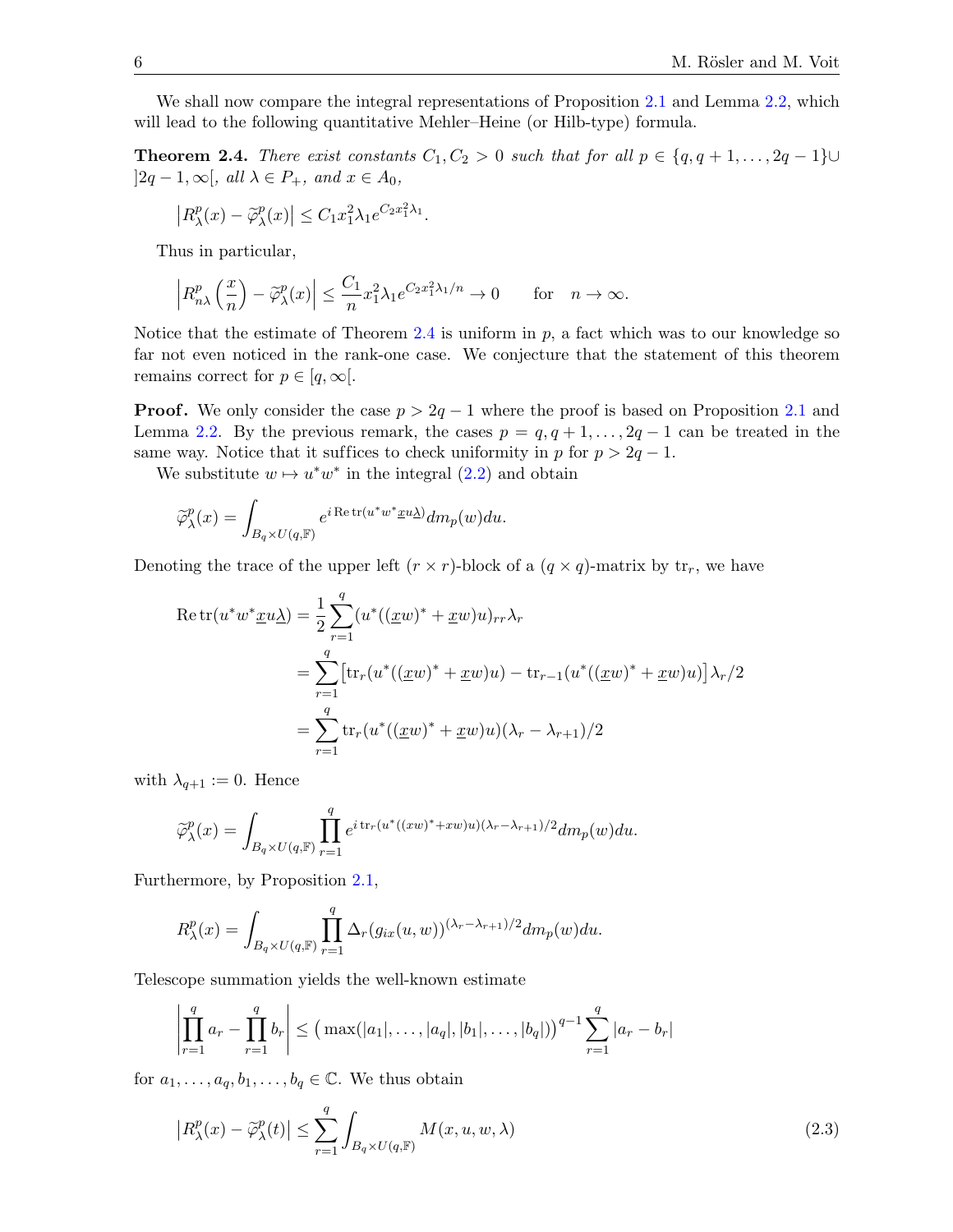<span id="page-6-1"></span>
$$
\times \left| \Delta_r(g_x(u,w))^{(\lambda_r - \lambda_{r+1})/2} - e^{i \operatorname{tr}_r(u^*((tw)^* + tw)u)(\lambda_r - \lambda_{r+1})/2} \right| dm_p(w) dw
$$

with

$$
M(x, u, w, \lambda) := \max\left(1, \max_{r=1,\dots,q} \left| \Delta_r(g_x(u, w))^{(\lambda_r - \lambda_{r+1})/2} \right|^{q-1}\right).
$$

We now investigate  $\Delta_r(g_{ix}(u, w))^{(\lambda_r-\lambda_{r+1})/2}$  more closely. As x, u, w run through compacta, we obtain that uniformly in  $x, u, w$ ,

$$
g_{ix}(u, w) = u^{-1}(\cos \underline{x} + w^*i \sin \underline{x})(\cos \underline{x} + i \sin \underline{x}w)u
$$
  
= 
$$
u^{-1}(I_q + w^*i\underline{x} + O(\underline{x}^2))(I_q + i\underline{x}w + O(\underline{x}^2))u
$$
  
= 
$$
I_q + u^{-1}(i\underline{x}w + w^*i\underline{x})u + O(\underline{x}^2),
$$

and thus

$$
\Delta_r(g_x(u, w)) = 1 + \text{tr}_r\left(u^{-1}(i\underline{x}w + w^*i\underline{x})u\right) + O(x^2). \tag{2.4}
$$

Using the power series for  $\ln(1+z)$ , we further have

$$
\Delta_r(g_{ix}(u,w))^{(\lambda_r-\lambda_{r+1})/2} = \exp\left[\frac{1}{2}(\lambda_r-\lambda_{r+1})\ln\left(1+\text{tr}_r\left(u^{-1}(i\underline{x}w+w^*i\underline{x})u\right)+O(x^2)\right)\right]
$$
  
= 
$$
\exp\left[\frac{1}{2}(\lambda_r-\lambda_{r+1})\text{tr}_r\left(u^{-1}(i\underline{x}w+w^*i\underline{x})u\right)+O(x^2)(\lambda_r-\lambda_{r+1})\right].
$$

Notice that  $y := u^{-1}(i\underline{x}w + w^*i\underline{x})u$  is skew-Hermitian, that is  $y^* = -y$ . Therefore  $\overline{\text{tr}_r(y)}$  $-\operatorname{tr}_r(y)$ , which implies that  $\operatorname{Re}(\operatorname{tr}_r(y)) = 0$ . It follows that

$$
\left|\Delta_r(g_{ix}(u,w))^{(\lambda_r-\lambda_{r+1})/2}\right|=\exp\left[\frac{1}{2}(\lambda_r-\lambda_{r+1})\operatorname{Re}\left(\operatorname{tr}_r(y)+O(x^2)\right)\right]=e^{(\lambda_r-\lambda_{r+1})O(x^2)}.
$$

Note that these considerations apply for all fields  $\mathbb{F} = \mathbb{R}, \mathbb{C}, \mathbb{H}$ . It follows that there exists a constant  $C_3 > 0$  (independent of x, u, w,  $\lambda$ ) such that

$$
M(x, u, w, \lambda) \le e^{C_3 x_1^2 \lambda_1}
$$
 for all  $x \in A_0, \lambda \in P_+$ ,  $u \in U(q, \mathbb{F})$ ,  $w \in B_q$ .

From this inequality we obtain by the mean value theorem that for all  $x \in A_0$  and  $\lambda \in P_+$ ,

$$
\left| \Delta_r(g_x(u, w))^{(\lambda_r - \lambda_{r+1})/2} - e^{i \operatorname{tr}_r(u^*((\underline{x}w)^* + \underline{x}w)u)(\lambda_r - \lambda_{r+1})/2} \right|
$$
  
 
$$
\leq e^{C_3 x_1^2 \lambda_1} - 1 \leq C_3 x_1^2 \lambda_1 e^{C_3 x_1^2 \lambda_1}.
$$

These estimates together with  $(2.3)$  imply the assertion.

<span id="page-6-0"></span>**Example 2.5** (the rank one case). For  $q = 1$  the Jacobi polynomials  $R_{\lambda}^{p}$  $\chi^p$  associated with root system  $BC_1 = {\pm e_1, \pm 2e_1}$  are classical one-variable Jacobi polynomials in trigonometric parametrization. For integers p, the associated Grassmannians are the projective spaces  $P_p(\mathbb{F})$ . For the details, recall that the classical Jacobi polynomials  $R_n^{(\alpha,\beta)}$  with the normalization  $R_n^{(\alpha,\beta)}(1) = 1$  are given by

<span id="page-6-2"></span>
$$
R_n^{(\alpha,\beta)}(x) = {}_2F_1(\alpha + \beta + n + 1, -n; \alpha + 1; (1 - x)/2),
$$
\n(2.5)

where  $n \in \mathbb{Z}_+$ ,  $\alpha, \beta > -1$ . It is easily derived from the example on p. 17 of [\[22\]](#page-17-5) that

<span id="page-6-3"></span>
$$
R_{\lambda}^{p}(x) = R_{\lambda/2}^{(\alpha,\beta)}(\cos 2x)
$$
\n(2.6)

for  $\lambda \in 2\mathbb{Z}_+$ , with

$$
\alpha = (dp - 2)/2, \qquad \beta = (d - 2)/2;
$$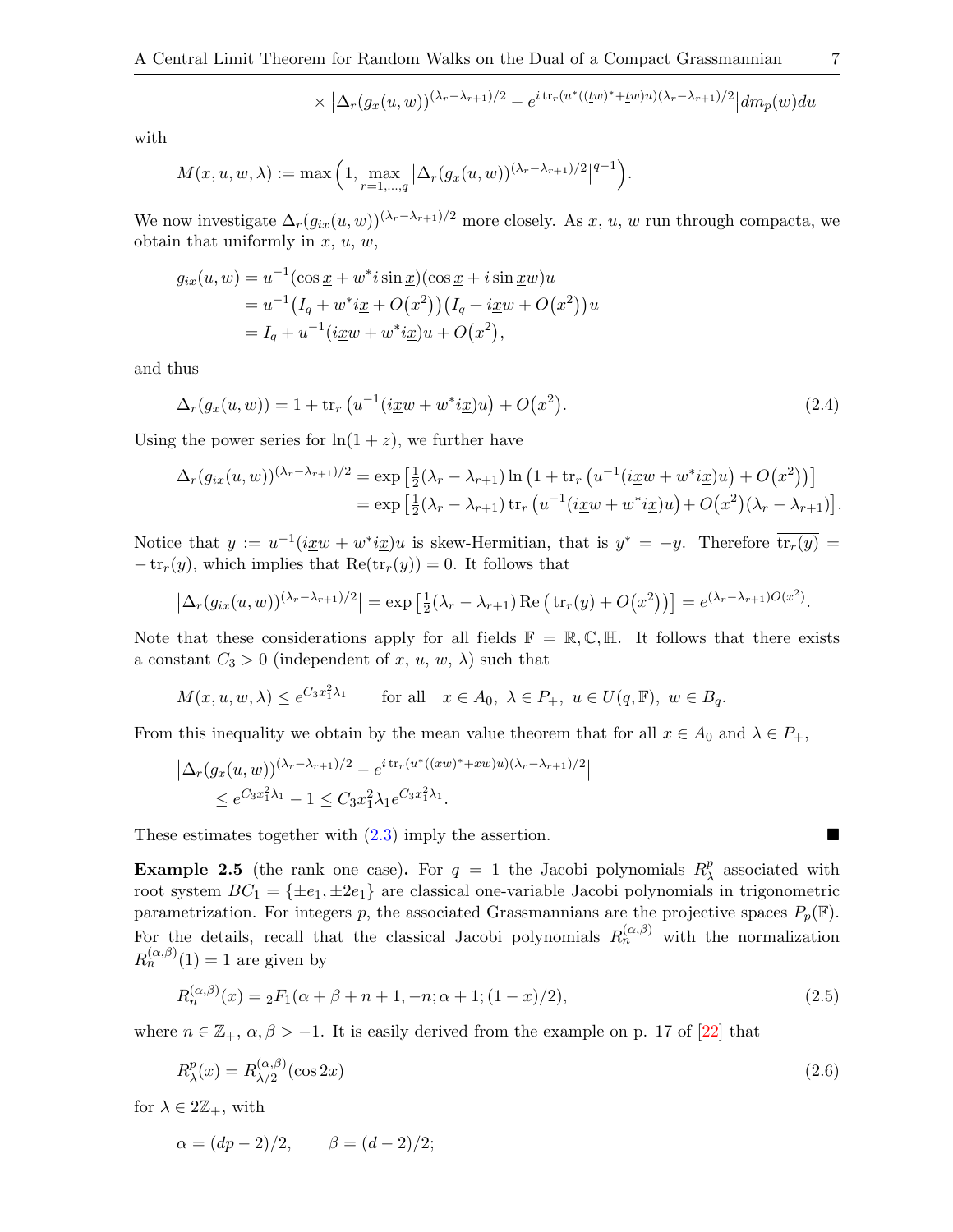see also [\[23,](#page-17-2) Section 5]. In the rank one case, the  $U(1,\mathbb{F})$  integral in representation [\(2.1\)](#page-3-1) cancels by invariance of  $\Delta$  under unitary conjugation. Thus [\(2.1\)](#page-3-1) reduces to

$$
R_{\lambda}^{p}(x) = \frac{1}{\kappa_{pd/2}} \int_{B_1} ((\cos x + \overline{w} i \sin x)(\cos x + i \sin xw))^{\lambda/2} (1 - |w|^2)^{d(p-1)/2 - 1} dw
$$

for  $\lambda \in \mathbb{Z}_+$ ,  $p > 1$ . In particular, if  $\mathbb{F} = \mathbb{R}$ , then  $d = 1$  and  $B_1 = [-1, 1]$ . Thus

$$
R_n^{(p/2-1,-1/2)}(\cos 2x) = \frac{1}{\kappa_{p/2}} \int_{-1}^1 (\cos x + it \sin x)^{2n} (1 - t^2)^{(p-3)/2} dt.
$$

If  $\mathbb{F} = \mathbb{C}$ , then  $d = 2$  and  $B_1 = \{z \in \mathbb{C} : |z| \leq 1\}$ . Using polar coordinates  $z = te^{i\theta}$ , one obtains

$$
R_n^{(p-1,0)}(\cos 2x) = \frac{1}{\kappa_p} \int_{-1}^1 \int_0^\pi \left( (\cos x + it e^{i\theta} \sin x)(\cos x + it e^{-i\theta} \sin x) \right)^{2n} (1 - t^2)^{p-2} t dt d\theta.
$$

The quaternionic case can be treated in a similar way. These formulas are just special cases of a well-known Laplace-type integral representation for Jacobi polynomials with general indices  $\alpha \ge \beta \ge -1/2$ ; see, e.g., [\[20,](#page-17-18) Section 18.10].

Let us finally mention that the Mehler–Heine formula [2.4](#page-5-0) corresponds to [\[27,](#page-17-0) Theorem 8.21.12 and that in the case of rank two  $(q = 2)$ , the Jacobi polynomials of type BC were first studied by Koornwinder [\[16,](#page-17-19) [17\]](#page-17-20).

# 3 Random walks on the dual of a compact Grassmannian and on  $P_+$

Recall that for integers  $p \geq q$  the functions  $\varphi_{\lambda} := \varphi_{\lambda}^{p}$  $\lambda$ ,  $\lambda \in P_+$  form the spherical functions of the compact Grassmannians  $G/K = \mathcal{G}_{p,q}(\mathbb{F})$ . As functions on G, they are positive-definite. In other words, the Jacobi polynomials  $(R_\lambda^p)$  $\chi^p_{\lambda}$ ) $_{\lambda \in P_+}$  are just the hypergroup characters of the compact double coset hypergroups  $G//K \cong A_0$ . We now recapitulate the associated dual hypergroup structures on  $P_+$ .

#### 3.1 Dual hypergroup structures on  $P_+$

As mentioned in the introduction, there is a one-to-one correspondence between the set of (positive definite) spherical functions of  $G/K$ , which is parametrized by  $P_+$ , and the spherical unitary dual of  $G/K$ , i.e., the set  $\widehat{G}_K$  of all equivalence classes of irreducible unitary representations  $(\pi, H)$  of G whose restriction to K contains the trivial representation with multiplicity one. Here a representation  $(\pi, H) \in \widehat{G}_K$  and its spherical function  $\varphi_{\pi}$  are related by

$$
\varphi_{\pi}(x) = \langle u, \pi(x)u \rangle \quad \text{for} \quad x \in G
$$

with some K-invariant vector  $u \in H$  with  $||u|| = 1$ , which is determined uniquely up to a complex constant of absolute value 1.

Now consider  $\lambda, \mu \in P_+$  with associated spherical functions  $\varphi_{\lambda}, \varphi_{\mu}$  and the corresponding representations  $(\pi_\lambda, H_\lambda), (\pi_\mu, H_\mu) \in \widehat{G}_K$  with K-invariant vectors  $u_\lambda, u_\mu$ . The tensor product  $(\pi_{\lambda} \otimes \pi_{\mu}, H_{\lambda} \otimes H_{\mu})$  is a finite-dimensional unitary representation of G which decomposes into a finite orthogonal sum

$$
(\oplus_k \tau_k = \pi_\lambda \otimes \pi_\mu, \ \oplus_k \overline{H}_k = H_\lambda \otimes H_\mu)
$$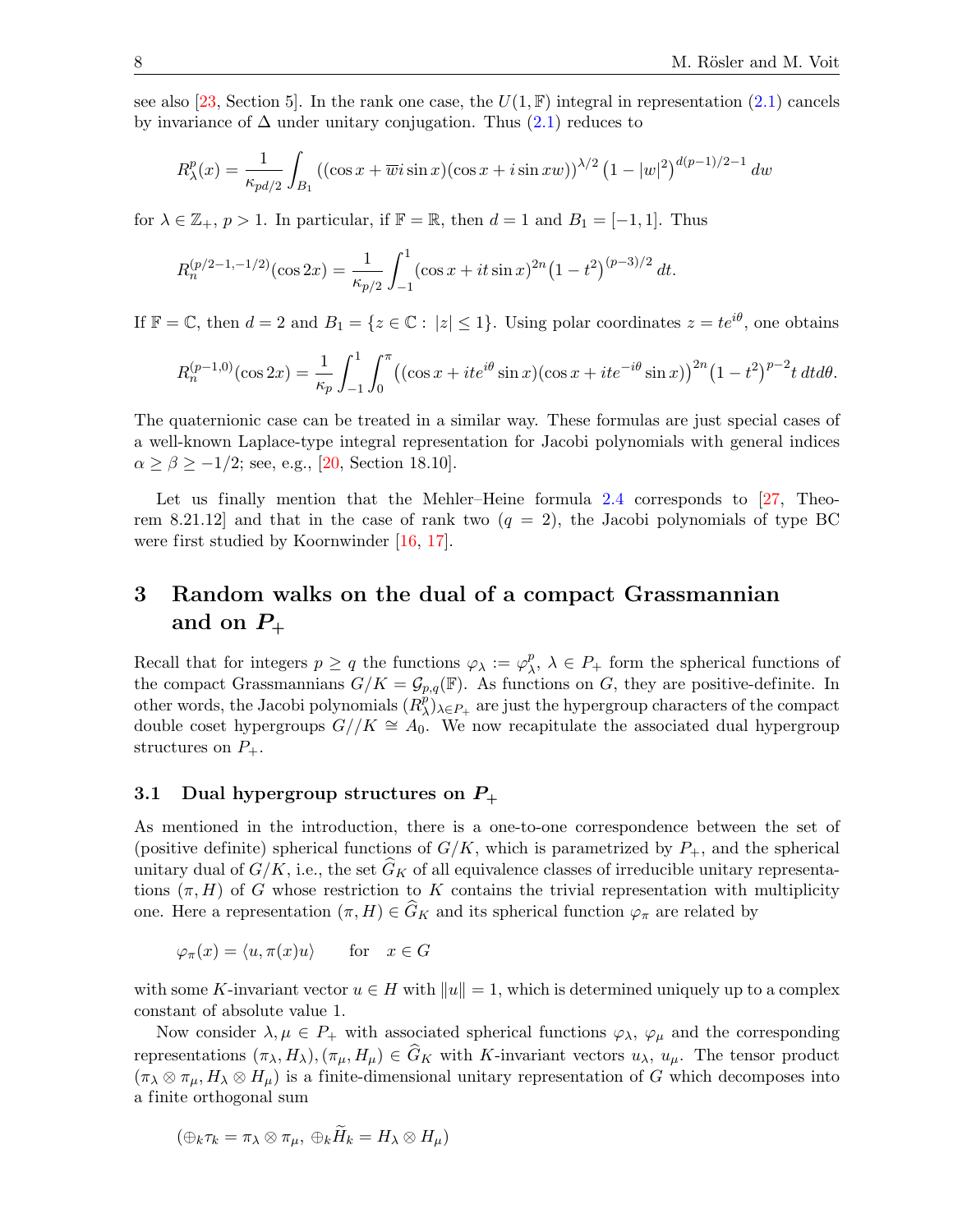of irreducible unitary representations  $(\tau_k, H_k)$  where some of them may appear several times. Consider the orthogonal projections  $p_k : H_\lambda \otimes H_\mu \to \widetilde{H}_k$ . Then the vectors  $p_k(u_\lambda \otimes u_\mu) \in \widetilde{H}_k$ are K-invariant, and for  $p_k(u_\lambda \otimes u_\mu) \neq 0$ , we obtain  $(\tau_k, \tilde{H}_k) \in \hat{G}_K$ , i.e.,  $(\tau_k, \tilde{H}_k)$  is equal to some  $(\pi_{\tau}, H_{\tau}), \tau \in P_+$ . Moreover, for  $g \in G$ ,

$$
\varphi_{\lambda}(g)\varphi_{\mu}(g) = \langle u_{\lambda} \otimes u_{\mu}, (\pi_{\lambda} \otimes \pi_{\mu})(g)u_{\lambda} \otimes u_{\mu} \rangle
$$
  
= 
$$
\sum_{k} \langle p_{k}(u_{\lambda} \otimes u_{\mu}), \tau_{k}(g) p_{k}(u_{\lambda} \otimes u_{\mu}) \rangle = \sum_{k} ||p_{k}(u_{\lambda} \otimes u_{\mu})||^{2} \varphi_{\tau_{k}}(g)
$$

with  $\sum$ k  $||p_k(u_\lambda \otimes u_\mu)||^2 = 1$ . For  $\lambda, \mu, \tau \in P_+$  we now define  $c_{\lambda,\mu,\tau} \geq 0$  as  $||p_k(u_\lambda \otimes u_\mu)||^2$ , whenever  $(\tau_k, \widetilde{H}_k) = (\pi_\tau, H_\tau)$  appears above with a positive part, and 0 otherwise. As  $\varphi_\lambda(g) \in \mathbb{R}$  for all  $\lambda, g$ in our case, these nonnegative linearization coef ficients also satisfy

$$
c_{\lambda,\mu,\tau} = \dim H_{\tau} \int_G \varphi_{\lambda}(g) \varphi_{\mu}(g) \varphi_{\tau}(g) dg.
$$

For  $\lambda, \mu \in P_+$  we define the probability measure

<span id="page-8-0"></span>
$$
\delta_{\lambda} *_{d,p} \delta_{\mu} := \sum_{\tau \in P_+} c_{\lambda,\mu,\tau} \delta_{\tau} \in M^1(P_+) \tag{3.1}
$$

with finite support. By its very construction, this convolution can be extended uniquely in a weakly continuous, bilinear way to a probability preserving, commutative, and associative convolution on the Banach space  $M_b(P_+)$  of all bounded, signed measures on  $P_+$ . Moreover, as all spherical functions are R-valued in our specific examples, the contragredient representation of any element in  $\widehat{G}_K$  is the same representation, i.e., the canonical involution .\* on  $P_+ \cong \widehat{G}_K$  is the identity. In summary,  $(M_b(P_+), *_{d,p})$  is a commutative Banach- $*$ -algebra with the complex conjugation  $\mu^*(A) := \overline{\mu(A)}$  as involution. Moreover,  $(P_+, *_{d,p})$  becomes a so-called Hermitian hypergroup in the sense of Dunkl, Jewett and Spector; see [\[3,](#page-16-3) [7,](#page-16-4) [15\]](#page-17-7).

The Haar measure on this hypergroup, which is unique up to a multiplicative constant, is the positive measure  $\omega = \sum$  $\lambda \in P_+$  $h(\lambda)\delta_\lambda$  with

$$
h(\lambda) = c_{\lambda,\lambda,0}^{-1} = \int_G \varphi_\lambda^2(g) \, dg = \frac{1}{\dim H_\lambda},
$$

where the first two equations follow from general hypergroup theory (see [\[15\]](#page-17-7)) and the last one from the theory of Gelfand pairs (see, e.g.,  $[9]$ ).

The coefficients  $c_{\lambda,\mu,\tau}$  of the convolution  $*_d,p$  on  $P_+$  are related to the unique product linearization

$$
R^p_\lambda R^p_\mu = \sum_{\tau \in P_+} c_{\lambda,\mu,\tau} R^p_\tau
$$

of the Jacobi polynomials  $R_\lambda^p$ <sup>p</sup>. It is clear by our construction that for integers  $p \ge q$ , all  $c_{\lambda,\mu,\tau}$ are nonnegative with  $\Sigma$  $\tau \in P_+$  $c_{\lambda,\mu,\tau}=1.$ 

Clearly, as  $R_{\lambda}^{p}$  $\chi^p(0) = 1$  for all  $\lambda$ , the normalization also holds for all real  $p \in [q, \infty]$ . We conjecture that actually all  $c_{\lambda,\mu,\tau}$  are nonnegative for all  $p \in [q,\infty]$  or at least for all  $p \in$  $|2q - 1, \infty|$ .

Suppose that for fixed  $p \in [q, \infty]$  the linearization coefficients  $c_{\lambda,\mu,\tau}$  are all nonnegative. Then equation [\(3.1\)](#page-8-0) defines a commutative discrete hypergroup structure  $(P_+, *_{d,p})$  with the convolution

$$
\delta_\lambda *_{d,p} \delta_\mu := \sum_{\tau \in P_+} c_{\lambda,\mu,\tau} \delta_\tau \in M^1(P_+)
$$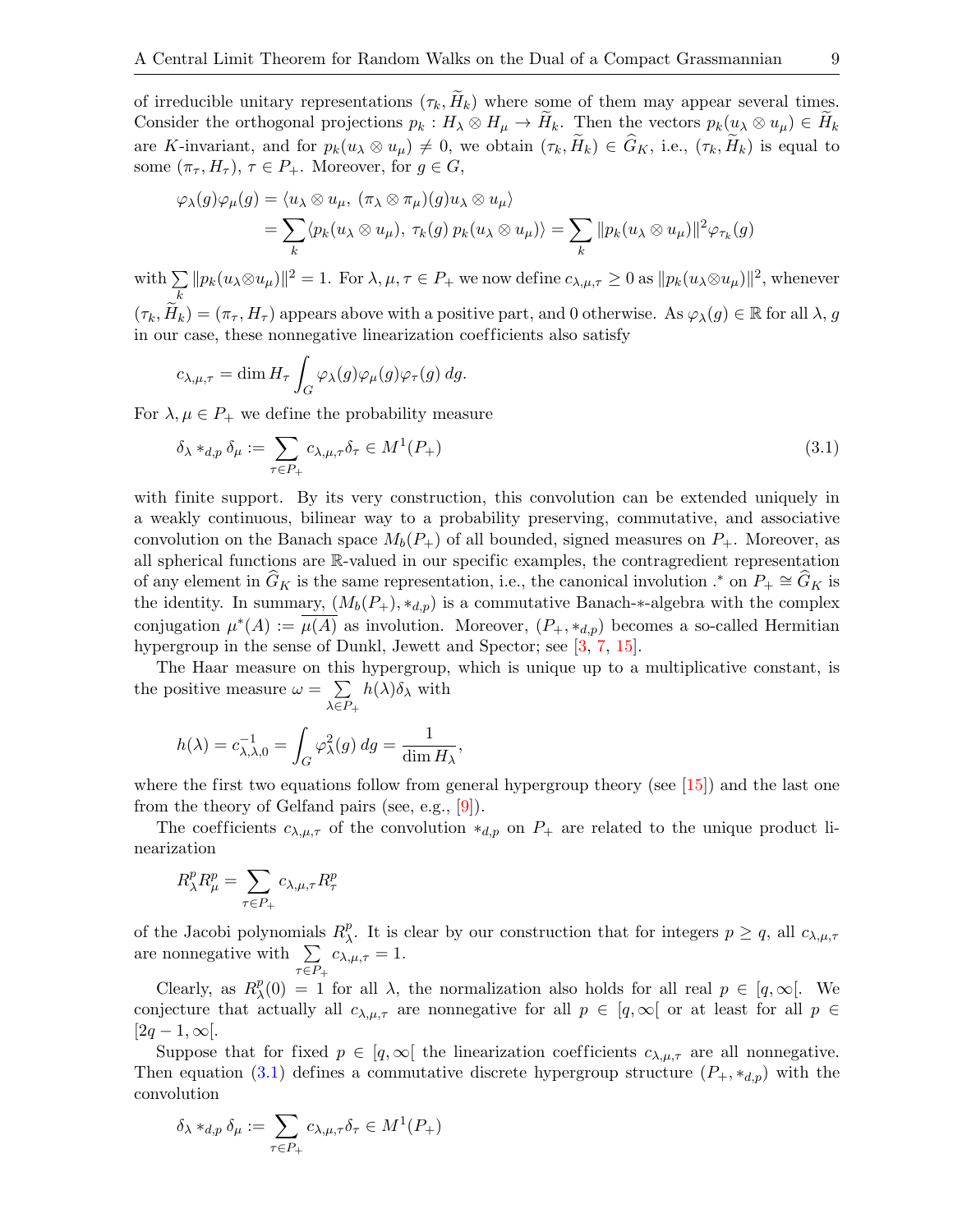of point measures. For instance, in the rank one case of Example  $2.5$  the linearization coefficients  $c_{\lambda,\mu,\tau}$  are explicitly known and nonnegative for all  $p \geq 1$  as the product linearization coef ficients of the associated one-dimensional Jacobi polynomials.

#### <span id="page-9-1"></span>3.2 Random walks on  $P_+$

We next introduce certain random walks on  $P_+$ , i.e., time-homogeneous Markov chains on  $P_+$ whose transition probabilities are given in terms of the product linearizations coefficients  $c_{\lambda,\mu,\tau}$ for some fixed  $p \in [q, \infty]$ . This concept even works, under a suitable restriction, in the case where some of the  $c_{\lambda,\mu,\tau}$  are negative. To describe the restriction, we fix  $p \in [q,\infty]$  and define the set

$$
P_+^p := \{ \lambda \in P_+ : c_{\lambda,\mu,\tau} \ge 0 \text{ for all } \mu,\tau \in P_+ \}
$$

as well as

$$
M_p^1(P_+) := \{ \nu \in M^1(P_+) : \text{ supp } \nu \subset P_+^p \}.
$$

We shall call the probability measures  $\nu \in M_p^1(P_+)$  admissible.

Clearly, for integers  $p \ge q$ , as well as for  $q = 1$  we have  $M_p^1(P_+) = M^1(P_+)$ . Unfortunately, it seems difficult to find further examples. To illustrate the problem, consider the measure  $\delta_{(1,0,...,0)} \in M^1(P_+)$  for  $q \geq 2$  and  $p \in [q,\infty[$ . The explicit Pieri-type formula (6.4) of [\[28\]](#page-17-21) then leads to a concrete product linearization formula for  $R_{\lambda}^p R_{(1,0,...,0)}^p$ . It can be easily derived from [\[28\]](#page-17-21) that for all  $q \geq 2$ ,  $p \in [q, \infty)$ , and all  $\lambda \neq \mu$ , we have  $c_{\lambda,(1,0,...,0),\mu} \geq 0$  as desired. However, we are so far not able to check from [\[28\]](#page-17-21) that  $c_{\lambda,(1,0,...,0),\lambda} \geq 0$  holds, which would be necessary for  $\delta_{(1,0,...,0)} \in M_p^1(P_+).$ 

As before, we fix  $d = 1, 2, 4$  and  $p \in [q, \infty]$ . We also fix an admissible probability measure  $\nu = \sum$  $\sum_{\mu} p_{\mu} \delta_{\mu} \in M_p^1(P_+)$  and consider a time-homogeneous Markov chain  $(S_n^{d,p})_{n\geq 0}$  in discrete

time on  $P_+$  starting at time 0 in the origin  $0 \in P_+$  and with transition probability

$$
P(S_{n+1}^{d,p} = \tau | S_n^{d,p} = \lambda) = (\nu *_{d,p} \delta_\lambda)(\{\tau\}), \qquad \lambda, \tau \in P_+, \quad n \in \mathbb{N},
$$

where

$$
\nu *_{d,p} \delta_{\lambda} := \sum_{\tau} \left( \sum_{\mu} p_{\mu} c_{\lambda,\mu,\tau} \right) \delta_{\tau} \in M^{1}(P_{+}).
$$

Such Markov-chains are called random walks on  $(P_+, *_{d,p})$  associated with  $\nu$ . It is well-known and can be easily checked by induction that for all n the n-fold convolution power  $\nu^{(n)}$  :=  $\nu *_{d,p} \cdots *_{d,p} \nu \in M^{1}(P_{+})$  exists, and that  $\nu^{(n)}$  is just the distribution  $P_{S_{n}^{d,p}}$  of  $S_{n}^{\bar{d},p}$ .

In view of the Central Limit Theorem [1.1,](#page-2-0) we give an interpretation of these convolution powers  $\delta_{\lambda}^{(n)}$  $\lambda$  for integers  $p \ge q$  and  $\lambda \in P_+$  with  $\lambda \ne 0$  in terms of representation theory. We expect that this result is well-known, but we do not know an explicit proof in the literature.

<span id="page-9-2"></span>**Lemma 3.1.** Let  $(\pi_{\lambda}, H_{\lambda})$  be the non-trivial irreducible unitary representation of G associated with  $\lambda \in P_+$ ,  $\lambda \neq 0$  and with a K-invariant vector  $u_\lambda \in H_\lambda$  with  $||u_\lambda|| = 1$ . For each  $n \in \mathbb{N}$ , decompose the n-th tensor power  $(\pi_{\lambda}^{\otimes n})$  $\mathbb{R}_{\lambda}^{\otimes,n},H_{\lambda}^{\otimes,n}$  into its irreducible components

<span id="page-9-0"></span>
$$
\left(\pi_{\lambda}^{\otimes,n}, H_{\lambda}^{\otimes,n}\right) = \left(\bigoplus_{\tau_n} \pi_{\tau_n}, \bigoplus_{\tau_n} H_{\tau_n}\right) \tag{3.2}
$$

and consider the orthogonal projections  $p_{\tau_n}: H_{\lambda}^{\otimes n} \to H_{\tau_n}$ . Then for all  $n \in \mathbb{N}$ ,

$$
\delta_{\lambda}^{(n)} = \sum_{\tau_n} ||p_{\tau_n}(u_{\lambda}^{\otimes n})||^2 \delta_{\tau_n}.
$$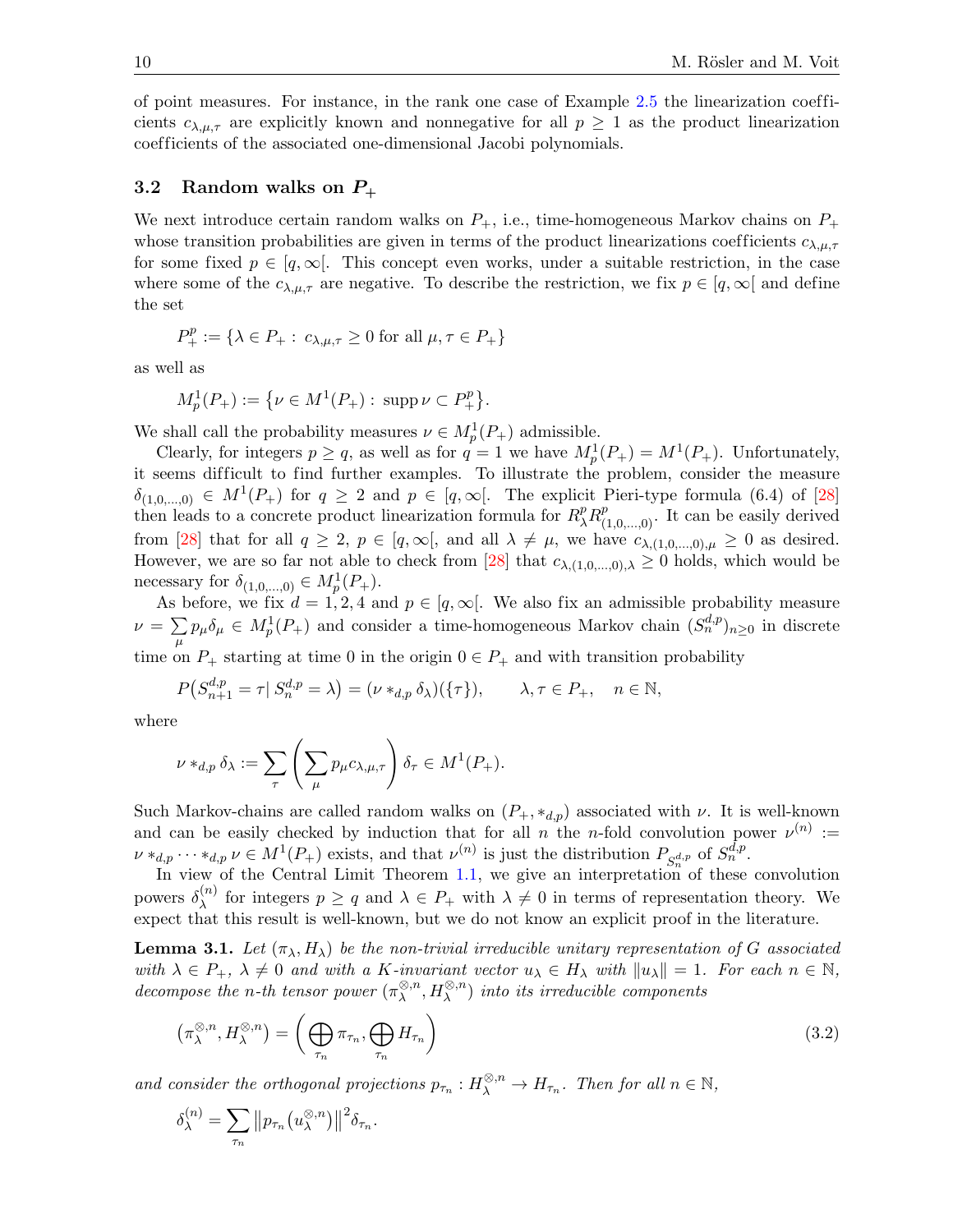**Proof.** We proceed by induction. In fact, the case  $n = 1$  is trivial. For  $n \to n + 1$ , we start with [\(3.2\)](#page-9-0) and the associated orthogonal projections  $p_{\tau_n}: H_{\lambda}^{\otimes,n} \to H_{\tau_n}$ . We now decompose the products  $\pi_{\tau_n} \otimes \pi_\lambda$  and obtain

$$
(\pi_{\lambda}^{\otimes,n+1},H_{\lambda}^{\otimes,n+1}) = \left(\bigoplus_{\tau_n} (\pi_{\tau_n} \otimes \pi_{\lambda}), \bigoplus_{\tau_n} (H_{\tau_n} \otimes H_{\lambda})\right)
$$
  
= 
$$
\left(\bigoplus_{\tau_n} \left(\bigoplus_{\mu_{k,n}} \pi_{\mu_{k,n}}\right), \bigoplus_{\tau_n} \left(\bigoplus_{\mu_{k,n}} H_{\mu_{k,n}}\right)\right).
$$

Notice that here the sum  $\bigoplus_{\tau_n}\bigoplus_{\mu_{k,n}}$  corresponds to the sum  $\bigoplus_{\tau_{n+1}}$  of the lemma with  $n+1$ instead of *n*. We now consider the orthogonal projections  $p_{\mu_{k,n}} : H_{\lambda}^{\otimes,n+1} \to H_{\mu_{k,n}}$ . Then

$$
p_{\tau_n}(u_\lambda^{\otimes,n})=c\|p_{\tau_n}(u_\lambda^{\otimes,n})\|u_{\tau_n},
$$

where  $|c| = 1$ , and thus

$$
||p_{\mu_{k,n}}(u_{\lambda}^{\otimes,n+1})||^2=||p_{\mu_{k,n}}(p_{\tau_n}(u_{\lambda}^{\otimes,n})\otimes u_{\lambda})||^2=||p_{\tau_n}(u_{\lambda}^{\otimes,n})||^2||p_{\mu_{k,n}}(u_{\tau_n}\otimes u_{\lambda})||^2.
$$

This fact, the assumption of our induction and the definition of the convolution now readily imply the assertion of the lemma for  $n + 1$ .

We shall prove below that under a natural moment condition on a probability measure  $\nu \in$  $M^1(P_+)$ , the C-valued random variables  $\frac{1}{\sqrt{2}}$  $\frac{1}{n}S_n^{d,p}$  converge in distribution for  $n \to \infty$ . In order to identify the limit distribution  $\mu = \mu(d, p, \nu) \in M^1(C)$  in this central limit theorem, we need some further preparations.

#### 3.3 Bessel convolutions on C and Laguerre ensembles

As described in Section [2,](#page-3-2) the Bessel functions  $\tilde{\varphi}_{\lambda}^{p}$  with  $\lambda \in C$  make up the set of bounded<br>contained functions of the Euclidean cummatrie grapes  $C_1/K$  with  $K = U(p, \mathbb{F}) \times U(p, \mathbb{F})$  and spherical functions of the Euclidean symmetric space  $G_0/K$  with  $K = U(p, F) \times U(q, F)$  and  $G_0 = K \ltimes M_{p,q}(\mathbb{F})$ . Thus by the notation of [\[3\]](#page-16-3) and [\[15\]](#page-17-7), the chamber  $C \cong G_0//K$  with the associated double coset convolution  $\bullet_{d,p}$  is a commutative double coset hypergroup with the functions  $\widetilde{\varphi}^p_{\lambda}$  $\lambda$ <sup>*p*</sup> as (bounded) hypergroup characters. We now introduce the probability measures

$$
d\rho_{d,p}(x):=c_{d,p}^{-1}\prod_{j=1}^q x_j^{d(p-q+1)-1}\prod_{1\leq i
$$

on the Weyl chamber C, with the normalization constant

$$
c_{d,p} = \int_C \prod_{j=1}^q x_j^{d(p-q+1)-1} \prod_{1 \le i < j \le q} \left( x_i^2 - x_j^2 \right)^d e^{-(x_1^2 + \dots + x_q^2)/2} \, dx.
$$

The measure  $\rho_{d,p} \in M^1(C)$  is well-known in the random matrix theory of so-called Laguerreor β-ensembles as it is the distribution of the singular values of a  $M_{p,q}(\mathbb{F})$ -valued random variable for which the real and imaginary parts of all entries are i.i.d. and standard normally distributed. This fact is well-known; it can also be derived from the Haar measure of the double coset hypergroups  $(C, \bullet_{d,p})$  in [\[24,](#page-17-17) Section 4.1]. Moreover, having this group theoretic interpretation in mind, one easily obtains the following well-known relation from the Fourier transform of a multivariate standard normal distribution:

<span id="page-10-0"></span>
$$
\int_C \widetilde{\varphi}^p_\lambda(x) d\rho_{d,p}(x) = e^{-(\lambda_1^2 + \dots + \lambda_1^2)/2} \qquad \text{for} \quad \lambda \in C,
$$
\n(3.3)

see [\[10,](#page-17-15) Proposition XV.2.1] or [\[30\]](#page-17-22). This identification of the spherical Fourier-transform of  $\rho_{d,p}$ will be essential in the following for the central limit theorem.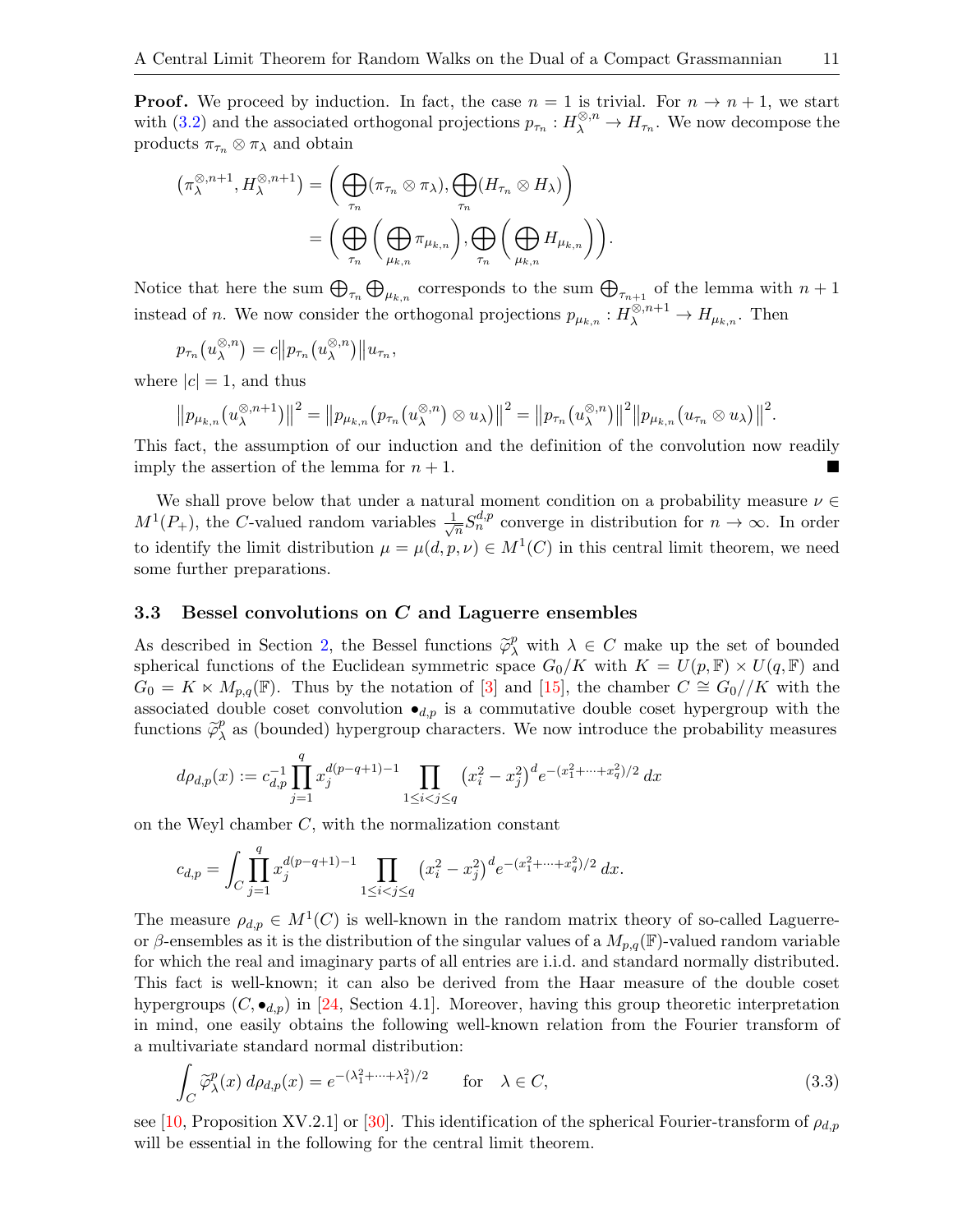#### 3.4 A central limit theorem for random walks on  $P_+$

The probability measure  $\rho_{d,p}$  appears in the CLT below as limit up to some scaling parameter  $\sigma^2 = \sigma^2(\nu, p, d)$ , which admits an interpretation as a variance parameter. For the description of  $\sigma^2$ , we need the so-called moment functions on  $(P_+, *_{d,p})$  up to order two. For the general theory of such moment functions and their applications to limit theorems for random walks on hypergroups we refer to  $[3, \text{ Chapter 7}]$  $[3, \text{ Chapter 7}]$  and  $[32]$ , and the references there. The moment functions are characterized by additive functional equations similar to the multiplicative ones for hypergroup characters. They are usually defined in terms of (partial) derivatives with respect to the spectral variables at the identity character. In our examples, the identity corresponds to  $x = 0 \in C$ . This motivates the following definition.

**Definition 3.2.** Let  $p \in [q, \infty]$  be fixed. For  $k, l = 1, \ldots, q$  we define the moment functions  $m_k, m_{k,l} : P_+ \to \mathbb{R}$  of the first and second order by

$$
m_k(\lambda) := i \frac{\partial}{\partial x_k} R_\lambda(x) \Big|_{x=0} \quad \text{and} \quad m_{k,l}(\lambda) := - \frac{\partial^2}{\partial x_k \partial x_l} R_\lambda(x) \Big|_{x=0}.
$$

Let us collect some properties of these moment functions.

#### <span id="page-11-0"></span>Lemma 3.3.

- (1) For all  $k, l = 1, ..., q$  with  $k \neq l$  and all  $\lambda \in P_+, m_k(\lambda) = m_{k,l}(\lambda) = 0$ .
- (2) The functions  $m_{k,k}$  are independent of  $k = 1, \ldots, q$ , and the function  $m := m_{1,1} : P_+ \to \mathbb{R}$ is a second order polynomial of the form

$$
m(\lambda) = \frac{1}{4} \sum_{r,s=1}^{q} a_{r,s} (\lambda_r - \lambda_{r+1}) (\lambda_s - \lambda_{s+1}) + \frac{1}{2} \sum_{r=1}^{q} b_r (\lambda_r - \lambda_{r+1})
$$

with suitable coefficients  $a_{r,s}$ ,  $b_r$ . In particular,  $m(0) = 0$ .

(3) For all  $\lambda, \tau \in P_+$ ,  $\int_{P_+} m d(\delta_{\lambda} *_{d,p} \delta_{\tau}) = m(\lambda) + m(\tau)$ .

**Proof.** The Jacobi polynomials  $R_{\lambda}(x)$  are invariant under the Weyl group of type B acting in the variable x. In particular,  $R_{\lambda}(x_1,\ldots,x_q)$  is even in each  $x_i$ , and this gives part (1). Moreover, as  $R_{\lambda}(x_1,\ldots,x_q)$  is invariant under permutations of the  $x_i$ , the function  $m_{k,k}$  is independent of k. We now study  $m := m_{1,1}$  more closely. We start with the case  $p > 2q - 1$ . In this case we obtain from the integral representation [\(2.1\)](#page-3-1) that

<span id="page-11-1"></span>
$$
m(\lambda) = -\int_{B_q \times U(q,\mathbb{F})} \frac{\partial^2}{\partial x_1^2} \left( \Delta_{\lambda/2}(g_{ix}(u,w)) \right) \Big|_{x=0} dm_p(w) du \tag{3.4}
$$

with the power function

$$
\Delta_{\lambda/2}(g_{ix}(u,w)) = \prod_{r=1}^q \Delta_r(g_{ix}(u,w))^{(\lambda_r - \lambda_{r+1})/2} \quad \text{with} \quad \lambda_{q+1} = 0.
$$

A short calculation, using that  $\Delta_{\lambda/2}(g_0(u, w)) = 1$ , gives

<span id="page-11-2"></span>
$$
\frac{\partial^2}{\partial x_1^2} \Delta_{\lambda/2}(g_{ix}(u, w))\Big|_{x=0} = \frac{1}{4} \left( \sum_{r=1}^q \frac{\partial}{\partial x_1} \left( \Delta_r(g_{ix}(u, w)) \right) \Big|_{x=0} (\lambda_r - \lambda_{r+1}) \right)^2 \n+ \frac{1}{2} \sum_{r=1}^q \frac{\partial^2}{\partial x_1^2} \left( \ln \Delta_r(g_{ix}(u, w)) \right) \Big|_{x=0} (\lambda_r - \lambda_{r+1}).
$$
\n(3.5)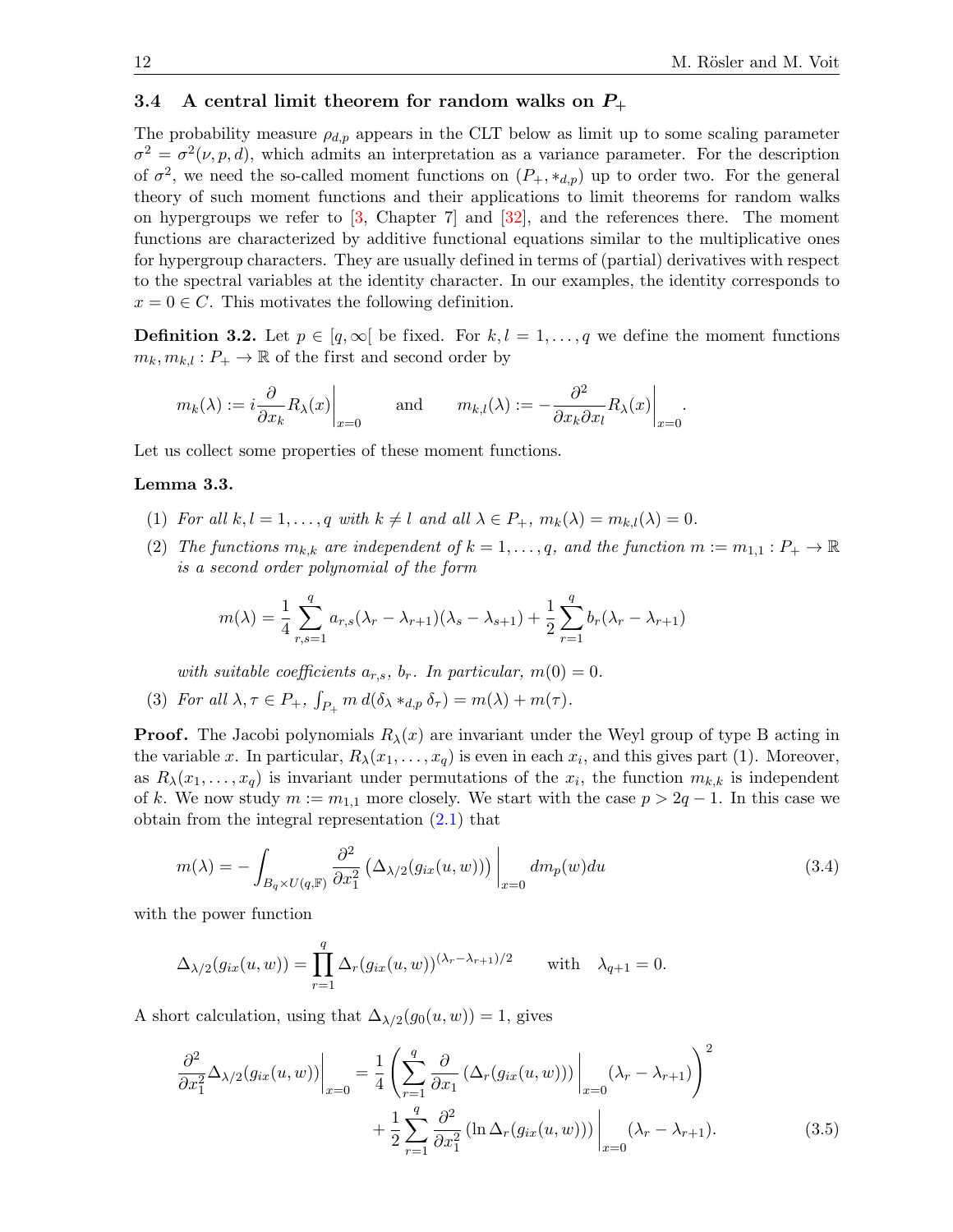Formulas  $(3.4)$  and  $(3.5)$  now imply that m is a second order polynomial as claimed, with linear terms

$$
b_r = \int_{B_q \times U(q, \mathbb{F})} \frac{\partial^2}{\partial x_1^2} \left( \ln \Delta_r(g_{ix}(u, w)) \right) \Big|_{x=0} dm_p(w) du.
$$

The coefficients  $a_{r,s}$  are obtained from the Taylor expansion [\(2.4\)](#page-6-1) of  $\Delta_r(g_{ix}(u, w))$ . They are given by

<span id="page-12-0"></span>
$$
a_{r,s} := \int_{B_q \times U(q,\mathbb{F})} \text{tr}_r(u^*(w^*P_1 + P_1w)u) \text{tr}_s(u^*(w^*P_1 + P_1w)u) \, dm_p(w) du \tag{3.6}
$$

with the diagonal matrix  $P_1 := \text{diag}(1, 0, \ldots, 0) \in M_q(\mathbb{F})$ . This proves that m is a second order polynomial for  $p > 2q - 1$ . The case  $p \geq q$  follows by analytic continuation.

Finally, for the proof of part (3) we observe that for  $\lambda, \tau \in P_+$ ,

$$
\int_{P_+} m \, d(\delta_\lambda *_{d,p} \delta_\tau) = -\int_{P_+} \frac{\partial^2}{\partial x_1^2} R_\kappa(x) \Big|_{x=0} d(\delta_\lambda *_{d,p} \delta_\tau)(\kappa)
$$
  
= 
$$
-\frac{\partial^2}{\partial x_1^2} \left( \int_{P_+} R_\kappa(x) \, d(\delta_\lambda *_{d,p} \delta_\tau) \right) \Big|_{x=0}
$$
  
= 
$$
-\frac{\partial^2}{\partial x_1^2} \left( R_\lambda(x) R_\tau(x) \right) \Big|_{x=0} = m(\lambda) + m(\tau).
$$

Notice that the last equality follows from part (1) and  $R_\lambda(0) = 1$ .

**Example 3.4** (the rank one case). For  $q = 1$ , the moment function m is given by

$$
m(\lambda) = \frac{\lambda(\lambda + dp + d - 2)}{dp}, \qquad \lambda \in 2\mathbb{Z}^+.
$$

In fact, this can be easily derived from the definition of  $m$  and the explicit formulas for the classical Jacobi polynomials in  $(2.5)$  and  $(2.6)$ . Moreover, it can be also derived from the proof of part (2) of the preceding lemma and a direct elementary computation of  $a_{1,1}$  and  $b_1$  for  $q=1$ there.

We shall need the following variant of Lemma [3.3\(](#page-11-0)2) on the growth of m for  $p \in [q, \infty]$ :

<span id="page-12-1"></span>**Lemma 3.5.** For all  $x \in \mathbb{R}^q$ ,  $\lambda \in P_+$  and  $k, l = 1, \ldots, q$ ,

$$
\left|\frac{\partial}{\partial x_k}R_\lambda^p(x)\right| \le \lambda_1 \quad \text{and} \quad \left|\frac{\partial^2}{\partial x_k \partial x_l}R_\lambda^p(x)\right| \le \lambda_1^2.
$$

In particular,  $m(\lambda) \leq \lambda_1^2$  for  $\lambda \in P_+$ .

**Proof.** Let again W denote the Weyl group of type  $BC_q$ . We introduce the normalized Winvariant orbit sums

$$
\widetilde{M}_{\lambda}(x) := \frac{1}{|W\lambda|} \sum_{\mu \in W.\lambda} e^{i\langle \lambda, x \rangle}, \qquad \lambda \in P_+.
$$

Then the Jacobi polynomials  $R_{\lambda}^{p}$  $\lambda$  can be written as linear combinations of such orbit sums. It follows from the considerations in [\[19,](#page-17-23) Section 11] that for non-negative multiplicity values, the expansion coefficients are all non-negative. That is,

$$
R_\lambda^p = \sum_{\mu \in P_+:\mu \leq \lambda} c_{\lambda \mu} \widetilde{M}_\mu
$$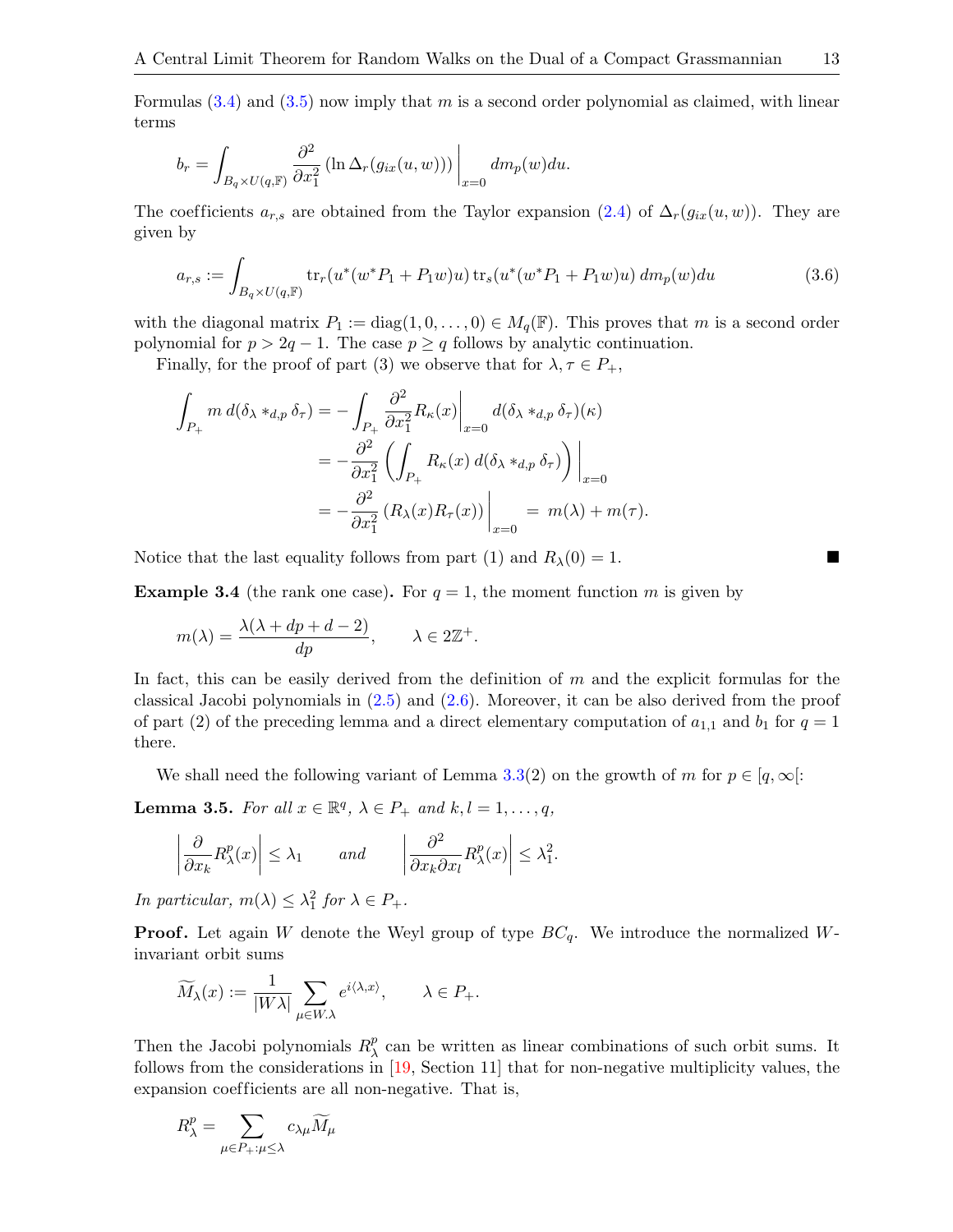with

$$
c_{\lambda\mu} = c_{\lambda\mu}^p \ge 0, \qquad \sum_{\mu \le \lambda} c_{\lambda\mu} = 1.
$$

Here  $\leq$  denotes the dominance order on  $P_+$  given by  $\mu \leq \lambda \Longleftrightarrow \sum^r$  $i=1$  $\mu_i \leq \sum^r$  $i=1$  $\lambda_i$  for  $r = 1, \ldots, q$ . We have

$$
\partial_{x_k} \widetilde{M}_{\lambda}(x) = \frac{1}{|W\lambda|} \sum_{\mu \in W\lambda} i\mu_k e^{i\langle \mu, x \rangle}, \qquad \partial_{x_k x_l} \widetilde{M}_{\lambda}(x) = \frac{-1}{|W\lambda|} \sum_{\mu \in W\lambda} \mu_k \mu_l e^{i\langle \mu, x \rangle}.
$$

Notice that  $|\mu_k| \leq \lambda_k \leq \lambda_1$  for each  $\mu \in W\lambda$ . We thus obtain, independently of  $x \in A_0$ ,

$$
\left|\partial_{x_k}\widetilde{M}_{\lambda}(x)\right| \leq \lambda_1, \qquad \left|\partial_{x_k}\partial_{x_l}\widetilde{M}_{\lambda}(x)\right| \leq \lambda_1^2.
$$

Further, if  $\mu \in P_+$  with  $\mu \leq \lambda$ , then  $\mu_1 \leq \lambda_1$  and therefore

$$
\left|\partial_{x_k} R_{\lambda}^p(x)\right| \leq \sum_{\mu \leq \lambda} c_{\lambda \mu} \left|\partial_{x_k} \widetilde{M}_{\mu}(x)\right| \leq \sum_{\mu \leq \lambda} c_{\lambda \mu} \mu_1 \leq \lambda_1.
$$

In the same way,

$$
\left|\partial_{x_k}\partial_{x_l}R_{\lambda}^p(x)\right|\leq \sum_{\mu\leq\lambda}c_{\lambda\mu}\left|\partial_{x_k}\partial_{x_l}\widetilde{M}_{\mu}(x)\right|\leq \sum_{\mu\leq\lambda}c_{\lambda\mu}\mu_1^2\leq\lambda_1^2.
$$

We also need some further properties of the moment function  $m$ . We here have to restrict our attention to the case  $p \in \{q, q+1, \ldots, 2q-1\} \cup [2q-1, \infty]$ . We shall assume this restriction from now on. We expect that the results below are also valid for all  $p \in [q, \infty]$ .

#### <span id="page-13-0"></span>Lemma 3.6.

- (1) The matrix  $A = (a_{r,s})_{r,s=1,\dots,q} \in M_q(\mathbb{R})$  is positive definite.
- (2) For all  $\lambda \in P_+ \setminus \{0\}$ ,  $m(\lambda) > 0$ .
- (3) There exists a constant  $C_1 > 0$  such that for all  $\lambda \in P_+$ ,  $C_1 \lambda_1^2 \le m(\lambda)$ .

**Proof.** For the proof of (1), we first consider the case  $p \in ]2q - 1, \infty[$  and conclude from the definition of the  $a_{r,s}$  in the proof in Lemma [3.3](#page-11-0) that A is symmetric, and that for all  $\tau \in \mathbb{R}^q$ ,

$$
\tau^T A \tau = \int_{B_q \times U(q, \mathbb{F})} \left( \sum_{r=1}^q \tau_r \operatorname{tr}_r(\cdot u^*(w^* P_1 + P_1 w) u) \right)^2 dm_p(w) du,
$$

where the functions

$$
(w, u) \mapsto \text{tr}_r(\cdot u^*(w^*P_1 + P_1w)u), \qquad B_q \times U(q, \mathbb{F}) \to \mathbb{R},
$$

are linearly independent for  $r = 1, \ldots, q$ . This shows that  $\tau^T A \tau > 0$  for all  $\tau \in \mathbb{R}^q$  with  $\tau \neq 0$  as claimed. The case of integers  $p \geq q$  can be handled in a similar way by using a modified version of integral representation  $(3.6)$  for  $a_{r,s}$  which is based on Remark [2.3](#page-4-2) instead of Proposition [2.1.](#page-3-0)

For the proof of part (2) we proceed as in the proof of Lemma [3.5](#page-12-1) and write

$$
R_\lambda^p = \sum_{\mu \in P_+:\mu \leq \lambda} c_{\lambda \mu} \widetilde{M}_{\mu} \quad \text{with} \quad c_{\lambda \mu} \geq 0, \quad c_{\lambda \lambda} > 0, \quad \sum_{\mu \leq \lambda} c_{\lambda \mu} = 1.
$$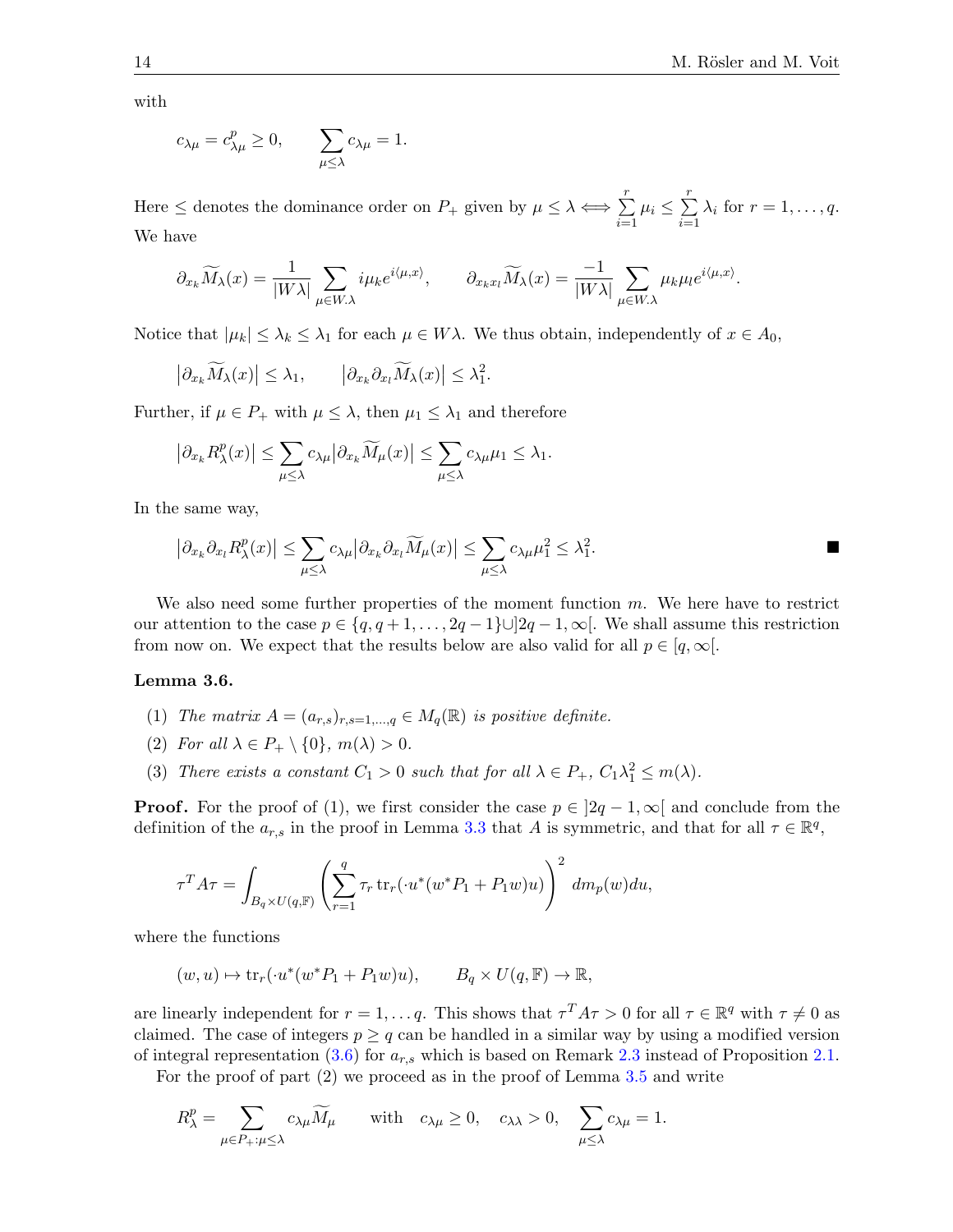Thus for  $\lambda \in P_+ \setminus \{0\},\$ 

$$
m(\lambda)=-\partial_{x_1}^2 R_{\lambda}^p(x)\big|_{x=0}=\sum_{\mu\in P_+:\mu\leq \lambda}\frac{c_{\lambda\mu}}{|W\mu|}\sum_{\tau\in W\mu}\tau_1^2>0.
$$

For the proof of part (3), we use (1) and write  $m(\lambda)$  as

$$
m(\lambda) = \lambda^T \widetilde{A} \lambda - b^T \lambda
$$

with some positive definite matrix  $\widetilde{A}$  and some  $b \in \mathbb{R}^q$ . We thus find constants  $c, d > 0$  such that  $m(\lambda) - c\lambda_1^2 > 0$  holds for all  $\lambda \in P_+$  with  $\lambda_1 \geq d$ . As there are only finitely many  $\lambda \in P_+$ with  $\lambda_1 < d$ , we conclude from part (2) that there exists some  $C_1 > 0$  with  $m(\lambda) - c\lambda_1^2 > 0$  for all  $\lambda \in P_+$  with  $\lambda \neq 0$ .

**Remark 3.7.** The nonnegativity of  $m(\lambda)$  in Lemma [3.6\(](#page-13-0)2) can be easily established directly. In fact, assume that  $m(\lambda) < 0$  for some  $\lambda \in P_+$ . Then the Taylor formula

$$
R_{\lambda}(x) = 1 - \frac{m(\lambda)}{2} (x_1^2 + \dots + x_q^2) + O(||x||^3)
$$

implies that  $R_\lambda(x) > 1$  for some x close to 0, and thus by the Weyl group invariance of  $R_\lambda$ , for some  $x \in A_0$ . But this contradicts the fact that  $||R_\lambda||_\infty \leq 1$  on  $A_0$ , which is a consequence of Proposition [2.1.](#page-3-0) However, we have no different proof for the strict positivity of  $m(\lambda)$  for  $\lambda \neq 0$ than the one given in Lemma  $3.6(2)$  $3.6(2)$ .

We next use the moment function  $m$  in order to define a modified variance of measures  $\nu \in M^1(P_+)$  depending on the underlying convolution  $*_d,p$ . This modified variance will appear in the CLT below.

**Definition 3.8.** Let  $\nu \in M^1(P_+)$  be a probability measure with finite second moments, meaning that  $\Sigma$  $\lambda \in P_+$  $\lambda_1^2 \nu(\{\lambda\}) < \infty$ . Then the modified second moment  $\sigma^2 := \sigma^2(\nu)$  of  $\nu$  is defined as

$$
\sigma^2:=\sum_{\lambda\in P_+} m(\lambda)\nu(\{\lambda\}).
$$

Notice that by Lemmas [3.3](#page-11-0) and [3.6,](#page-13-0)  $\sigma^2$  is finite and non-negative where  $\sigma^2 = 0$  holds precisely for  $\nu = \delta_0$ .

<span id="page-14-0"></span>**Lemma 3.9.** Let  $\nu \in M^1(P_+)$  be a probability measure with finite second moments and with the modified variance  $\sigma^2 \geq 0$ . Then the spherical Fourier transform

$$
\mathcal{F}\nu: \ \mathbb{R}^q \to \mathbb{R} \qquad with \quad \mathcal{F}\nu(x) := \sum_{\lambda \in P_+} R_{\lambda}^p(x)\nu(\{\lambda\})
$$

is twice continuously differentiable on  $\mathbb{R}^q$  with

$$
\mathcal{F}\nu(0) = 1,
$$
  $\nabla \mathcal{F}\nu(0) = 0,$  and Hesse matrix  $D^2(\mathcal{F}\nu)(0) = -\sigma^2 I_q.$ 

**Proof.** As  $\nu$  has finite second moments, we conclude form Lemma [3.5](#page-12-1) that for all  $k, l = 1, \ldots, q$ , the series

$$
\sum_{\lambda \in P_+} \nu(\{\lambda\}) \frac{\partial}{\partial x_k} R_{\lambda}^p(x), \qquad \sum_{\lambda \in P_+} \nu(\{\lambda\}) \frac{\partial^2}{\partial x_k \partial x_l} R_{\lambda}^p(x)
$$

converge uniformly with respect to  $x \in \mathbb{R}^q$ . This implies that  $\mathcal{F}\nu(x)$  is twice continuously differentiable on  $\mathbb{R}^q$ , and the partial derivatives commute with the summation. The derivatives at  $x = 0$  are now obtained by Lemma [3.3.](#page-11-0)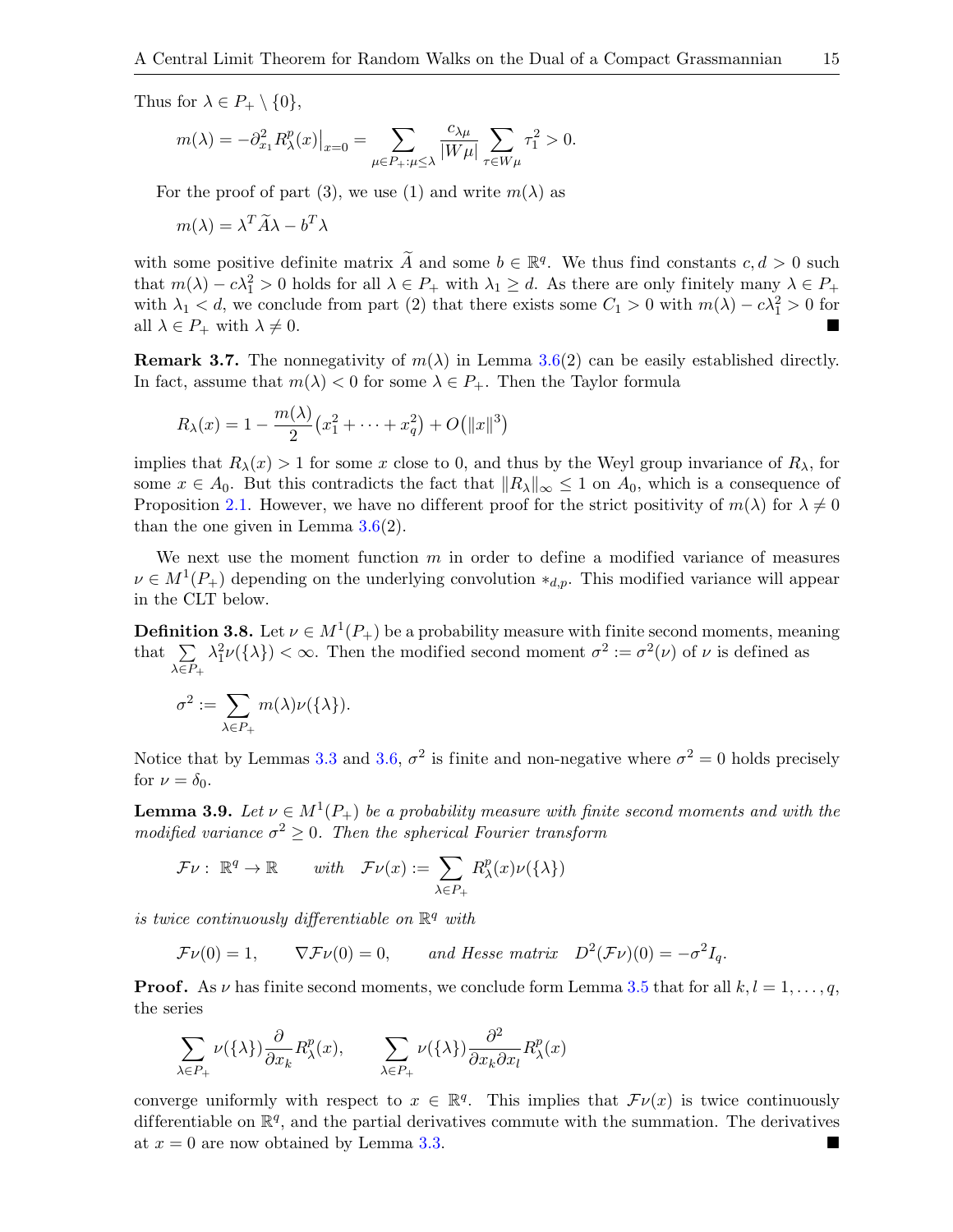We now turn to random walks  $(S_n^{d,p})_{n\geq 0}$  on  $(P_+, *_{d,p})$  associated with some admissible  $\nu \in$  $M_p^1(P_+)$ . It is well-known (see, e.g., [\[3,](#page-16-3) Section 7.3]) that the additive functional equation for m in Lemma [3.3\(](#page-11-0)3) leads to relations between the modified variance of  $\nu$  and random walks associated with  $\nu$ .

#### Lemma 3.10.

- (1) For all  $\nu_1, \nu_2 \in M_p^1(P_+)$  with finite second moments, the measure  $\nu_1 *_{d,p} \nu_2 \in M^1(P_+)$  has also finite second moments, and  $\sigma^2(\nu_1 *_{d,p} \nu_2) = \sigma^2(\nu_1) + \sigma^2(\nu_2)$ .
- (2) Let  $(S_n^{d,p})_{n\geq 0}$  be a random walk on  $(P_+, *_{d,p})$  associated with the measure  $\nu \in M_p^1(P_+)$  with finite second moments. Then, for all integers  $n \geq 0$ , the expectation of  $m(S_n^{d,p})$  satisfies  $E(m(S_n^{d,p})) = n\sigma^2(\nu)$ , and the process  $(m(S_n^{d,p}) - n\sigma^2(\nu))_{n\geq 0}$  is a martingale with respect to the canonical filtration of  $(S_n^{d,p})_{n\geq 0}$ .

**Proof.** Part (1) follows easily from Lemma  $3.3(3)$  $3.3(3)$ ; c.f. [\[3,](#page-16-3) Section 7.3.7]. Moreover, the first assertion of  $(2)$  follows from  $(1)$  by induction. For the proof of the second statement in  $(2)$  we refer to [\[3,](#page-16-3) Proposition 7.3.19].

<span id="page-15-1"></span>**Lemma 3.11.** For  $a \in (0, \infty)$ , define the finite set  $K_a := \{ \lambda \in P_+ : \lambda_1 \leq a \}$ . Let  $(S_n^{d,p})_{n \geq 0}$ be a random walk on  $(P_+, *_{d,p})$  as described above associated with some admissible  $\nu \in M_p^1(P_+)$ with finite second moments. Then, for each  $\epsilon > 0$  there exists some  $a \ge 1$  such that for all  $n \in \mathbb{N}, P(S_n^{d,p} \notin K_{\sqrt{n}a}) \leq \epsilon.$ 

**Proof.** By Lemma [3.6,](#page-13-0) we find  $c > 0$  with  $m(\lambda) \ge c\lambda_1^2$  for  $\lambda \in P_+$ . Therefore,  $m(\lambda) \ge c\lambda_1^2 \ge$  $ca^2n$  for all  $\lambda \in P_+ \setminus K_{\sqrt{n}a}$  and all n. Hence,

$$
P(S_n^{d,p} \notin K_{\sqrt{n}a}) \le P(m(S_n^{d,p}) \ge ca^2n) \le \frac{E(m(S_n^{d,p}))}{ca^2n} = \frac{\sigma^2n}{ca^2n} = \frac{\sigma^2}{ca^2}
$$

with the finite modified variance  $\sigma^2$ . This implies the claim.

We are now ready to prove the main result of this section:

<span id="page-15-0"></span>**Theorem 3.12.** Let  $p \in \{q, q+1, \ldots, 2q-1\} \cup [2q-1, \infty[$ . and  $\nu \in M_p^1(P_+)$  be an admissible probability measure with  $\nu \neq \delta_0$  and with finite second moments. Let  $\sigma^2 \in ]0,\infty[$  be the modified modified variance of  $\nu$ , and  $(S_n^{d,p})_{n\geq 0}$  be a random walk on  $(P_+, *_{d,p})$  associated with  $\nu$ . Then  $S_n^{d,p}/\sqrt{n\sigma^2}$  converges in distribution to the distribution  $\rho_{d,p} \in M^1(C)$  of a Laguerre ensemble in C.

**Proof.** Fix  $x \in C$ . Let  $n \in \mathbb{N}$  be large enough such that  $x/\sqrt{n} \in A_0$ . By Section [3.2,](#page-9-1)  $S_n^{d,p}$  has the distribution  $\nu^{(n)}$ . We thus obtain from the multiplicativity of the spherical Fourier transform of probability measures on  $(P_+, *_{d,p})$ , Lemma [3.9,](#page-14-0) the qualitative Taylor formula, and from the properties of the moment functions in Lemma [3.3](#page-11-0) that for  $n \to \infty$ ,

<span id="page-15-2"></span>
$$
E\big(R_{S_n^{d,p}}(x/\sqrt{n})\big) = \left(\mathcal{F}\nu(x/\sqrt{n})\right)^n = \left(1 - \frac{\sigma^2}{2n}(x_1^2 + \dots + x_q^2) + o(1/n)\right)^n
$$
  

$$
\longrightarrow e^{-(x_1^2 + \dots + x_q^2)\sigma^2/2}.
$$
 (3.7)

Now fix  $\epsilon > 0$ . By Lemma [3.11,](#page-15-1) there is so  $a > 0$  such that for all  $n \in \mathbb{N}$ ,  $P(S_n^{d,p} \notin K_{\sqrt{n}a}) \leq \epsilon$ . We now conclude from the Mehler–Heine formula [\(2.4\)](#page-5-0) that for all  $\lambda \in K_{\sqrt{n}a}$ , that is,  $\lambda \in P_+$ with  $\lambda_1 \leq a\sqrt{n}$ ,

$$
\left| R_\lambda^p(x/\sqrt{n}) - \tilde{\varphi}_\lambda^p(x/\sqrt{n}) \right| \leq C_1 x_1^2 \lambda_1 e^{C_2 x_1^2 \lambda_1/\sqrt{n}} \leq \epsilon
$$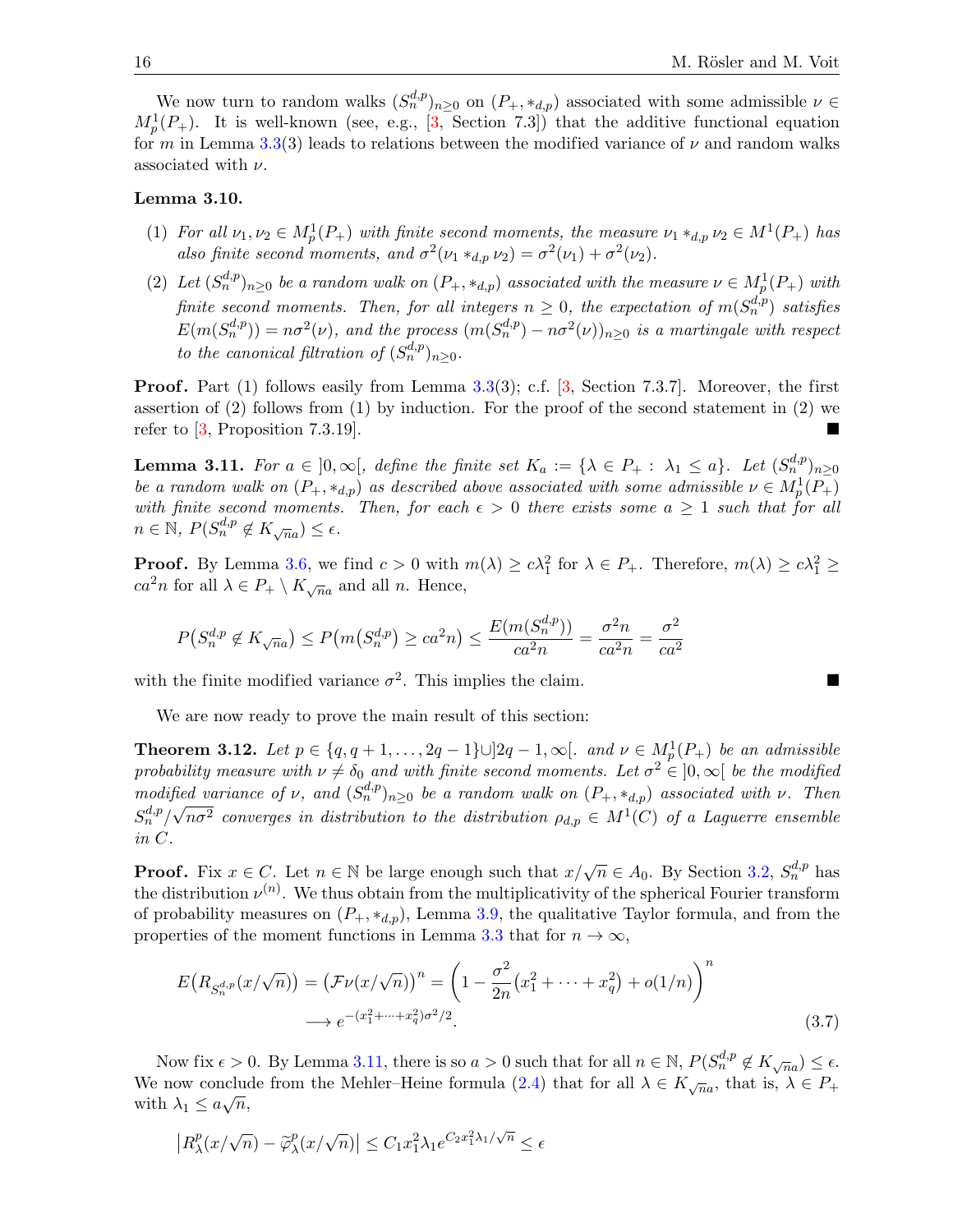whenever *n* is sufficiently large. As  $|R_{\lambda}^{p}$  $\left|\frac{p}{\lambda}(x/\sqrt{n})\right| \leq 1$  and  $|\widetilde{\varphi}_{\lambda}^{p}|$  $\frac{p}{\lambda}(x/\sqrt{n}) \leq 1$ , we thus have

$$
\begin{aligned} &\left|E\big(R_{S^{d,p}_n}(x/\sqrt{n})\big)-E\big(\widetilde{\varphi}_{S^{d,p}_n}(x/\sqrt{n})\big)\right|\\ &\leq E\left(\left|R_{S^{d,p}_n}(x/\sqrt{n})-\widetilde{\varphi}_{S^{d,p}_n}(x/\sqrt{n})\right|\mathbf{1}_{\{S^{d,p}_n\in K_{\sqrt{n}a}\}}\right)+2P\big(S^{d,p}_n\not\in K_{\sqrt{n}a}\big)\leq 3\epsilon \end{aligned}
$$

for *n* sufficiently large. Together with [\(3.7\)](#page-15-2) and the identity  $\tilde{\varphi}_{cy}^p(x) = \tilde{\varphi}_y^p(cx)$  for  $c > 0$  and  $x \in G$  this implies that for all  $x \in G$ .  $x, y \in C$ , this implies that for all  $x \in C$ ,

$$
\lim_{n \to \infty} E(\widetilde{\varphi}_{S_n^{d,p}/\sqrt{\sigma^2 n}}^p(x)) = \lim_{n \to \infty} E(\widetilde{\varphi}_{S_n^{d,p}}^p(x/\sqrt{\sigma^2 n}))
$$
  
= 
$$
\lim_{n \to \infty} E(R_{S_n^{d,p}}(x/\sqrt{\sigma^2 n})) = e^{-(x_1^2 + \dots + x_q^2)/2}.
$$

From this limit, equation [\(3.3\)](#page-10-0) and Levy's continuity theorem for the spherical Fourier transform on the double coset hypergroup  $(C, \bullet_{d,p})$  (see, e.g., [\[3,](#page-16-3) Section 4.2]), we now infer that  $S_n^{d,p}/\sqrt{\sigma^2 n}$ converges in distribution to  $\rho_{d,p}$  as claimed.

Theorem [1.1](#page-2-0) in the introduction is an immediate consequence from Theorem [3.12](#page-15-0) and Lemma [3.1.](#page-9-2)

We also remark that the methods of the preceding proof lead with some additional technical effort to rates of convergence in the CLT; see  $[11, 29]$  $[11, 29]$  $[11, 29]$  for the rank one case.

We finish this paper with a strong law of large numbers; it follows easily from the preceding properties of the moment function  $m$ , in combination with strong laws of large numbers for random walks on commutative hypergroups in [\[3,](#page-16-3) Section 7.3] and [\[32\]](#page-17-12).

**Theorem 3.13.** Let  $\nu \in M_p^1(P_+)$  be admissible with with finite second moments, and let  $(S_n^{d,p})_{n\geq 0}$  be an associated random walk on  $(P_+, *_{d,p})$ . Then for all  $\epsilon > 1/2$ ,  $S_n/n^{\epsilon} \to 0$  almost surely.

**Proof.** Consider first the hypergroup case with an integer  $p \ge q$ . By Lemmas [3.3](#page-11-0) and [3.6,](#page-13-0) all conditions of Theorem 7.3.26 in [\[3\]](#page-16-3) are satisfied for the time-homogeneous random walk  $(S_n^{d,p})_{n\geq 0}$ , the sequence  $(r_n := n^{2\epsilon})_{n\geq 1}$ , and the moment function m instead of  $m_2$  in [\[3\]](#page-16-3). This theorem now yields that  $m(S_n^{d,p})/n^{2\epsilon}$  tends to 0 almost surely, and Lemma [3.6](#page-13-0) proves the claim. An inspection of the details in the proof of Theorem 7.3.26 in [\[3\]](#page-16-3) shows that this theorem is also available for all p and admissible  $\nu \in M_p^1(P_+)$  which proves the theorem in general.

### References

- <span id="page-16-7"></span>[1] Aslaksen H., Quaternionic determinants, [Math. Intelligencer](http://dx.doi.org/10.1007/BF03024312) 18 (1996), 57–65.
- <span id="page-16-1"></span>[2] Ben Saïd S., Ørsted B., Analysis on flat symmetric spaces, *[J. Math. Pures Appl.](http://dx.doi.org/10.1016/j.matpur.2005.01.006)* 84 (2005), 1393–1426.
- <span id="page-16-3"></span>[3] Bloom W.R., Heyer H., Harmonic analysis of probability measures on hypergroups, [de Gruyter Studies in](http://dx.doi.org/10.1515/9783110877595) [Mathematics](http://dx.doi.org/10.1515/9783110877595), Vol. 20, Walter de Gruyter & Co., Berlin, 1995.
- <span id="page-16-0"></span>[4] Clerc J.L., Une formule asymptotique du type Mehler–Heine pour les zonoles d'un espace riemannien symétrique, Studia Math.  $57$  (1976), 27–32.
- <span id="page-16-6"></span>[5] Clerc J.L., Roynette B., Un théorème central-limite, in Analyse harmonique sur les groupes de Lie (Sém., Nancy-Strasbourg, 1976–1978), II, [Lecture Notes in Math.](http://dx.doi.org/10.1007/BFb0062490), Vol. 739, Springer, Berlin, 1979, 122–131.
- <span id="page-16-2"></span>[6] de Jeu M., Paley–Wiener theorems for the Dunkl transform, *[Trans. Amer. Math. Soc.](http://dx.doi.org/10.1090/S0002-9947-06-03960-2)* 358 (2006), 4225– 4250, [math.CA/0404439.](http://arxiv.org/abs/math.CA/0404439)
- <span id="page-16-4"></span>[7] Dunkl C.F., The measure algebra of a locally compact hypergroup, *[Trans. Amer. Math. Soc.](http://dx.doi.org/10.1090/S0002-9947-1973-0320635-2)* 179 (1973), 331–348.
- <span id="page-16-5"></span>[8] Eymard P., Roynette B., Marches al´eatoires sur le dual de SU(2), in Analyse harmonique sur les groupes de Lie, [Lecture Notes in Math.](http://dx.doi.org/10.1007/BFb0078014), Vol. 497, Editors P. Eymard, J. Faraut, G. Schiffmann, R. Takahashi, Springer-Verlag, Berlin – New York, 1975, 108–152.